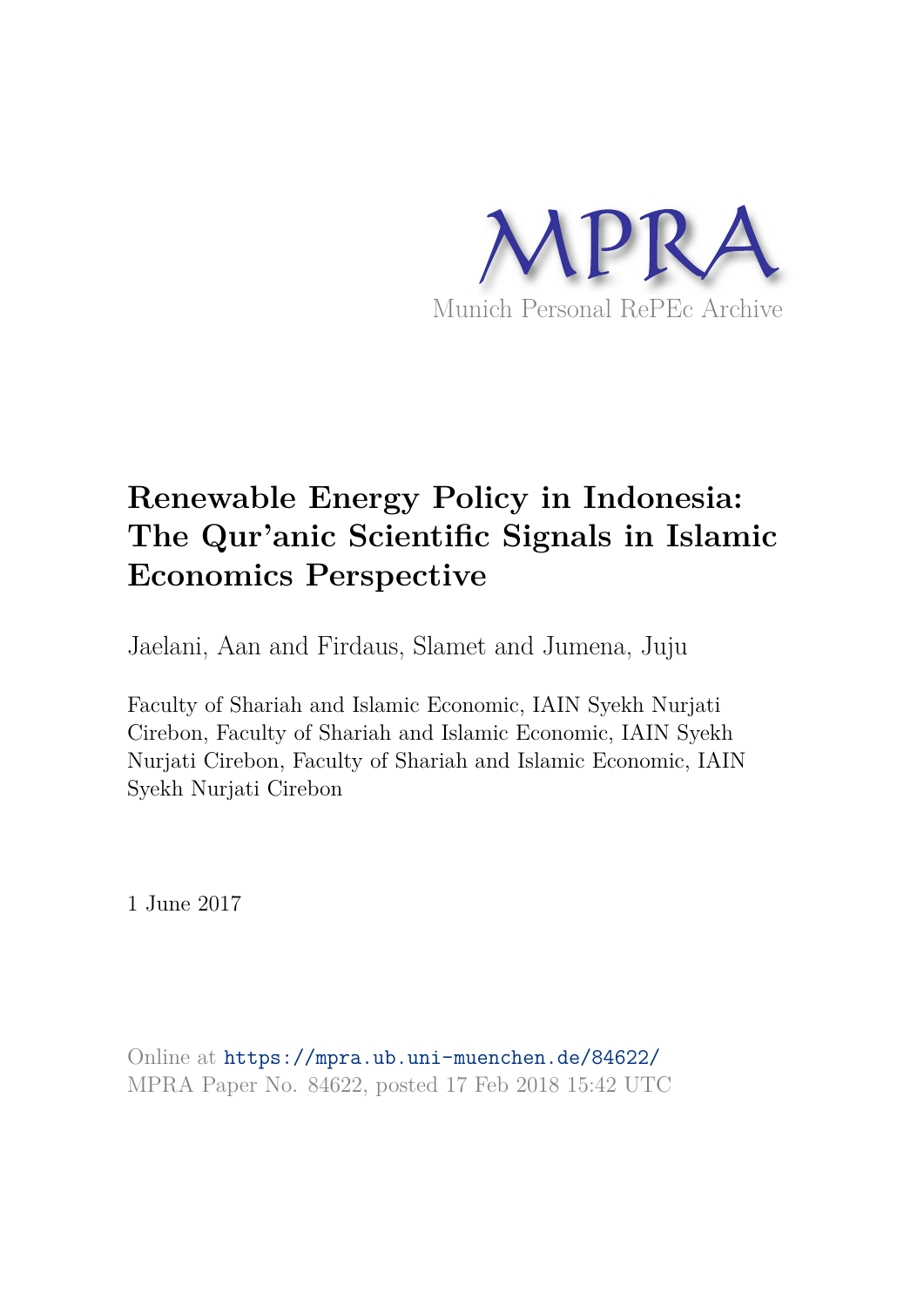

**Faculty of Shariah & Islamic Economic IAIN Syekh Nurjati Cirebon +62231-481264 +62231-489926**

This study confirms that renewable energy sources become the solution for energy development in Indonesia due to the increasingly depleted use of fossil-based energy, due to an increase in the population that increases energy consumption and waste in fuel consumption. The Qur'an has provided simple concepts and illustrations about renewable energy sources that can be utilized by humans, energy conservation, and energy enrichment. With the codification and content analysis approach to energy policy in Indonesia and energy themes in the Qur'an, this paper asserts that the Government of Indonesia's renewable energy policy focuses on providing and developing renewable energy as part of sustainable development. This renewable energy policy can be proven scientifically with the implementation of scientific Qur'anic terms about renewable energy sources such as water, geothermal, ocean, vegetation, and wind. The policy on energy conservation through energy saving becomes a religious obligation for every person, institution, and government because to meet the needs of consumers, maintain the survival of the community, and preserve the environment.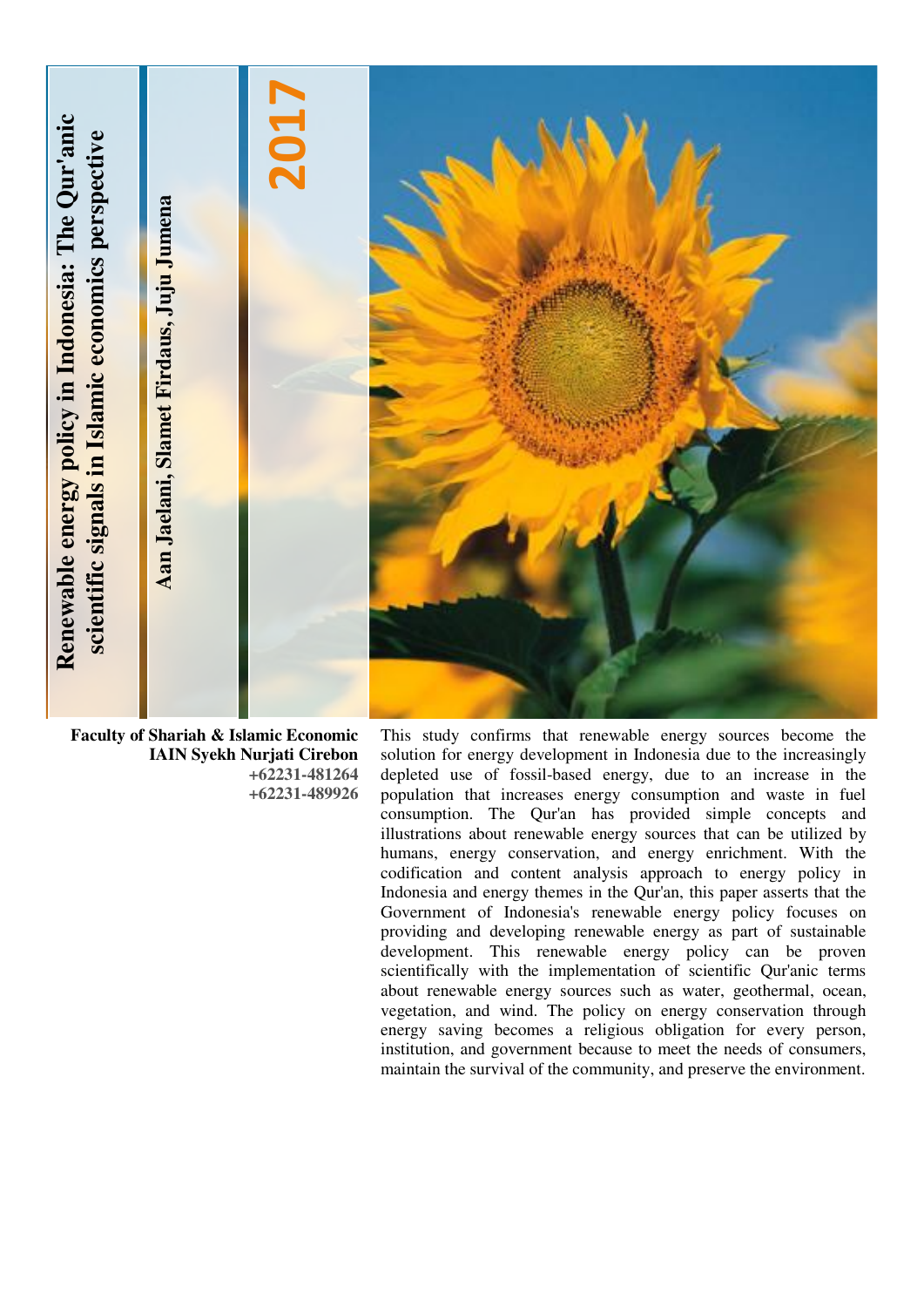# **Renewable Energy Policy in Indonesia: The Qur'anic Scientific Signals in Islamic Economics Perspective**

### Aan Jaelani<sup>1</sup>, Slamet Firdaus<sup>2</sup>, Juju Jumena<sup>3</sup>

<sup>1</sup>Lecturer of Islamic Economic, Faculty of Shariah & Islamic Economic, IAIN Syekh Nurjati Cirebon, Indonesia,² Lecturer of Islamic Studies on Qur'an, Faculty of Shariah & Islamic Economic, IAIN Syekh Nurjati Cirebon, Indonesia,<sup>3</sup> Lecturer of Economic and Business Law, Faculty of Shariah & Islamic Economic, IAIN Syekh Nurjati Cirebon, \*Email: *iainanjal@gmail.com*

# **ABSTRACT**

This study confirms that renewable energy sources become the solution for energy development in Indonesia due to the increasingly depleted use of fossil-based energy, due to an increase in the population that increases energy consumption and waste in fuel consumption. The Qur'an has provided simple concepts and illustrations about renewable energy sources that can be utilized by humans, energy conservation, and energy enrichment. With the codification and content analysis approach to energy policy in Indonesia and energy themes in the Qur'an, this paper asserts that the Government of Indonesia's renewable energy policy focuses on providing and developing renewable energy as part of sustainable development. This renewable energy policy can be proven scientifically with the implementation of scientific Qur'anic terms about renewable energy sources such as water, geothermal, ocean, vegetation, and wind. The policy on energy conservation through energy saving becomes a religious obligation for every person, institution, and government because to meet the needs of consumers, maintain the survival of the community, and preserve the environment.

**Keywords**: renewable energy, energy conservation, energy efficiency, energy economy **JEL classification:**Q28, Q48, Q58

# **1. INTRODUCTION**

Energy consumption in Indonesia is still dominated by the use of fossil-based energy, especially fuel oil and coal. If in the near future not found significant new energy sources in the year 2046 is feared Indonesia will experience energy deficit. The use of new and renewable energy should be the main concern of the Indonesian government not only as an effort to reduce the use of fossil energy but also to realize clean energy or environmentally friendly (Yudha, 2017).

By 2015, the increase in energy supply is seen almost in all energy types except hydro and biomass. Meanwhile, the dominance of fossil energy (coal, gas, petroleum) in the supply of primary energy is still visible, close to 90%. Although in this period the Indonesian economy is experiencing a slowdown, this has no negative effect on national energy consumption. Total national energy utilization in 2015 increased 2% from the previous year. According to Mujiyanto (2016: v), Indonesia's dependence on fossil fuels has an impact on high imports to meet domestic demand for petroleum (reaching approximately 55% of the total national petroleum supply) by 2015. Transport is still a sector with petroleum use the highest compared to other sectors.

Vera and Langlois (2007) stated that energy is an important factor in the overall effort to achieve sustainable development. Countries seeking to achieve this goal seek to reassess their energy systems with a view to planning energy programs and strategies consistent with the goals and objectives of sustainable development. The most important thing is the existence of guidelines and methodologies for the development of national energy indicators to be used in their efforts to monitor the impact of energy policies on sustainable social, economic and environmental dimensions.

Studies by Ozturk (2010), Payne (2010), and Tugcu et al. (2012) affirms that energy consumption and economic growth are the most popular topics in the literature of energy economics. Bozkurt and Destek (2015) emphasize that rising environmental pollution and environmental issues along with technological developments and improvements, and faster exhaustion of fossil fuels give rise to consideration of renewable energy sources that may create less pollution and degradation.

In developing strategies for sustainable development with a renewable energy perspective covering the wind, solar, wave and biomass will involve three major technological changes, namely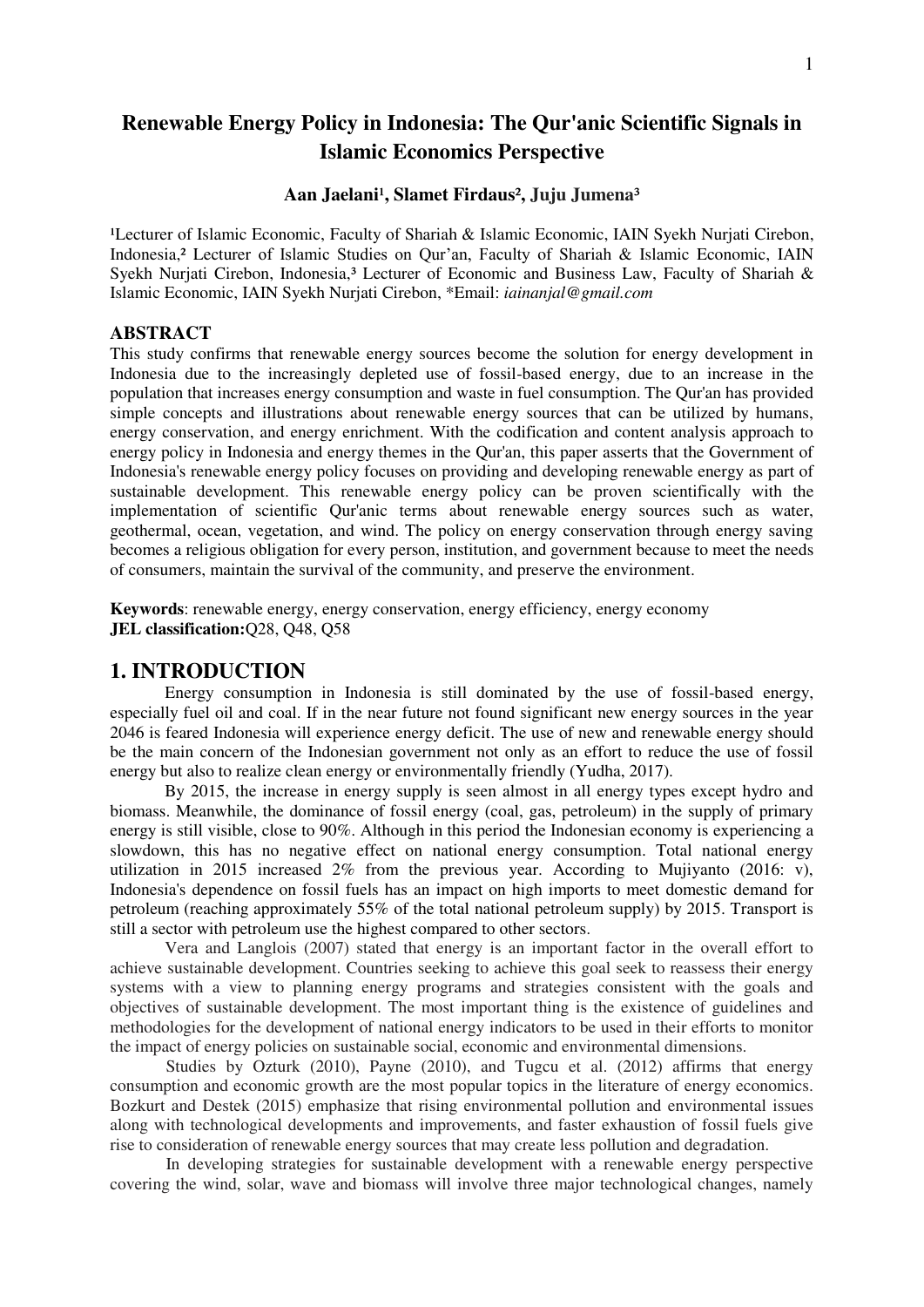demand-side energy savings, increased efficiency in energy production, and replacement of fossil fuels by renewable energy sources. As Lund (2007) points out, this has resulted in large-scale renewable energy implementation plans that should include strategies to integrate renewable sources in coherent energy systems that are affected by energy savings and efficiency measures.

The results of the study from Dincer (2000) conclude that renewable energy sources become the most efficient and effective solution to the current environmental problems faced and require longterm potential action for sustainable development. Thus, potential solutions to environmental problems are identified along with renewable energy technologies. Sadorsky (2011) argues that the great forces that make up the renewable energy sector for future scenarios include energy security issues, climate change, the depletion of fossil fuels, new technologies, and environmentally conscious consumers. The future of renewable energy depends on how much this strength and the combination of forces exist.

Meanwhile, Bompard et al. (2017) argue that the possibility of ensuring the energy required by a country is a fundamental requirement for economic growth and social welfare of the country. Fulfilling this need is particularly challenging for countries characterized by low levels of energy selfsufficiency. Energy security assessments need to consider different dimensions and are very important as benchmarks for understanding and implementing different policies. Security level assessments should rely on science-based models that can track rapidly growing geopolitical scenarios, and provide detailed information and quantitative indices to policy decision-makers.

Indonesia contributed the largest carbon emissions from the Land Use Land and Change Sector (LULUCF) sector by 50%. While the energy sector contributes 30% of carbon emissions, and from the transport sector reaches 12%. Meanwhile, 90% of air pollution is generated from ground transportation and as respiratory tract infections. In view of Yudha (2017), this pollution problem can be suppressed through government policies, especially in the energy sector with the use of new and renewable energy (EBT), which is environmentally friendly, in addition to reducing carbon emissions and realizing energy independence.

Another problem in Indonesia is the provision of energy for fuel for power generation, which is still dominated by fossil energy. According to Mujiyanto's analysis (2016), in addition to coal, the dependence of power plants on fuel oil (BBM) is still high, whereas from the side of the provision of fuel is very limited and used to meet the needs of other sectors. The national electricity industry is also facing crucial problems due to unbalanced supply with its utilization, especially in areas with minimal access.

Specifically, in the field of energy independence in the Indonesian government, energy independence targets in 2017 are conducted in order to meet electrification ratio of 92.75% and electricity consumption per capita10,58 KWh, increased production of energy resources such as petroleum, natural gas and coal . In terms of energy distribution, especially natural gas, the emphasis is on the construction of transmission pipelines and gas distribution pipelines along 12,597 km, 2 units of SPBG (State Budget), and municipal gas networks in 12 locations.

In this case, studies conducted by Omer (2008) suggest to reduce energy consumption and reduce the depletion of world energy reserves and environmental pollution. For example, one way to reduce building energy consumption is to design more economical buildings in energy use for heating, lighting, cooling, ventilation, and hot water supply. Passive action, especially natural or hybrid ventilation rather than air conditioning, can dramatically reduce primary energy consumption. However, the exploitation of renewable energy in agricultural buildings and greenhouses can also contribute to reducing dependence on fossil fuels. Therefore, promoting innovative renewable applications and strengthening renewable energy markets will contribute to the preservation of ecosystems by reducing emissions at local and global levels. It will also contribute to the improvement of environmental conditions by replacing conventional fuels with renewable energy that does not produce air pollution or greenhouse gases.

Another study from Demirbas (2009) explains that the major biofuel policy concerns job creation, greater efficiency in the general business environment, and environmental protection. Projection is an important tool for long-term planning and policy setting. Renewable energy sources that use natural resources have the potential to provide energy services with zero or near zero emissions from air pollution and greenhouse gases. Biofuel is expected to reduce dependence on imported petroleum with associated political and economic vulnerabilities, reduce greenhouse gas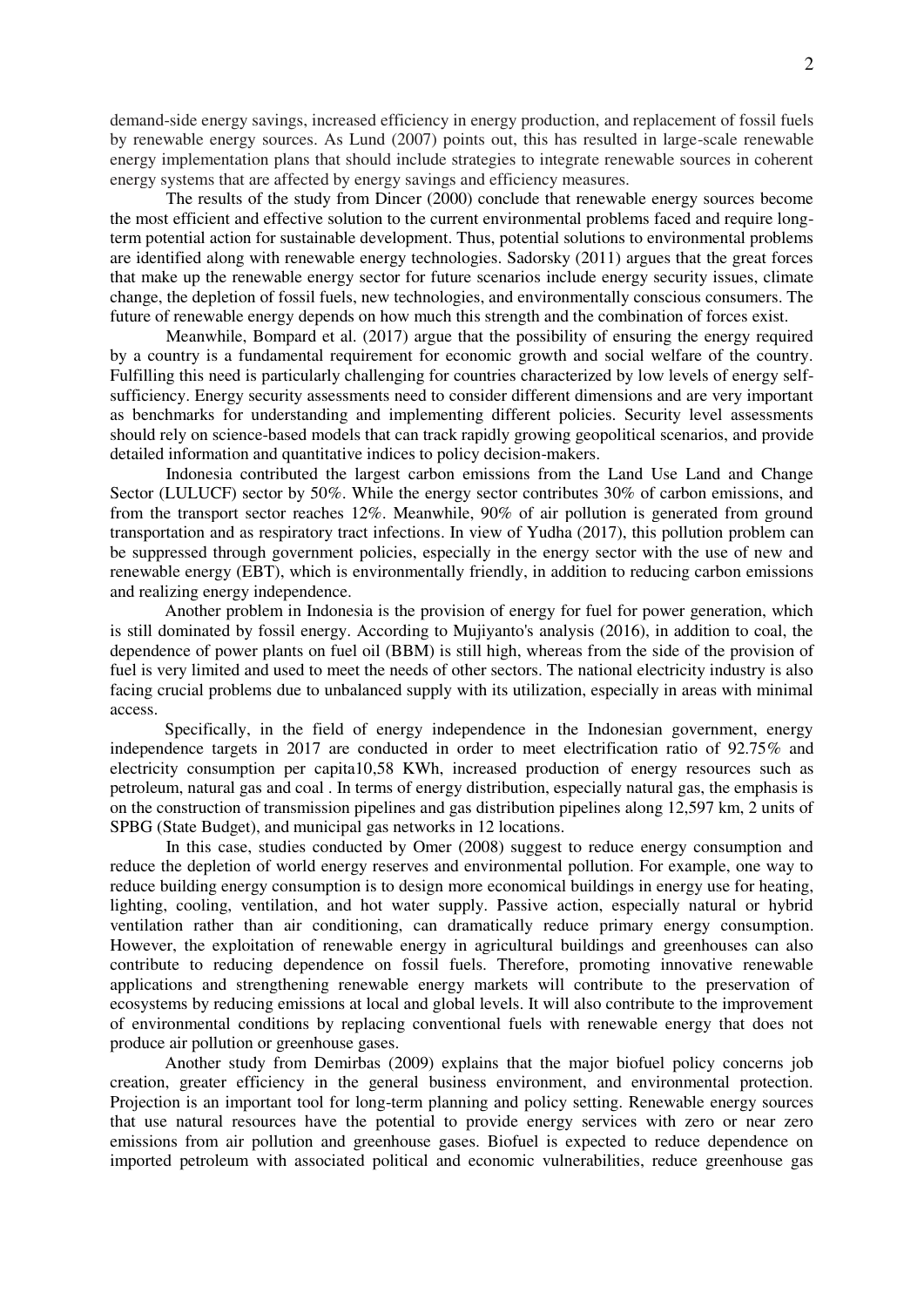emissions and other pollutants, and revitalize the economy by increasing demand and prices of agricultural products.

Therefore, the new renewable energy policy in Indonesia is a top priority that will be utilized in the future. The national energy mix has been designed to continuously improve the utilization of new and renewable energy. As is known, the national energy mix 2015 consists of: 39% petroleum, 22% gas, 29% coal, and 10% renewable energy (EBT/EnergiBaruTerbarukan). In 2025, the national energy mix is planned to be 25% petroleum, 22% gas, 30% coal and 23% renewable energy (EBT), and the national energy mix in 2050 to 20% petroleum, 24% gas, 25% coal and 31 % renewable energy (EBT) (Yudha, 2017).

However, although the total renewable energy potential reaches more than 400 GW, EBT utilization in Indonesia is still very low, less than 2% of the total potential of EBT. In addition to the low utilization, renewable energy production in 2015 shows a negative trend, especially water power which experienced a decrease of production up to 7.6%. The most significant production decline occurred in biodiesel close to 60% in 2015 from the previous approach of 4 million KL in 2014 to about 1.6 million KL. The decline in biodiesel production in 2015 is affected by the decrease of crude palm oil (CPO) production as a result of El Nino (Mujiyanto, 2016).

This article will investigate about Indonesia's renewable energy policy in 2017 from an Islamic economic perspective. This paper will begin with a review of the literature on renewable energy policy from several research or study results, so as to know the scope and focus of the study. To focus the study on renewable energy as a top priority in development in energy, resources and minerals in Indonesia, this paper will investigate and review the Indonesian government's 2017 policy on renewable energy and other energy resource potentials to identify issues, developments and achievements policy at this time. As for focusing on renewable energy in terms of philosophy and thinking about energy from the perspective of Islamic economics, and of course, still little written or reviewed by energy researchers, this paper will focus also on the discussion of scientific signals in the Qur'an about energy sources, renewable energy, and simple implementation in developing renewable energy sources, as well as some examples of the use of renewable energy sources in terms of policies and their application in Indonesia. The study will be concluded with a review of energy conservation in the form of energy savings, implementation of energy conservation programs in Indonesia, and the affirmation of the religious aspect of renewable energy and energy saving.

#### **2. LITERATURE REVIEW**

The study of energy economics, renewable energy and energy development ethics in the perspective of Islamic economics can be grouped into three main discussions covering the Qur'anic philosophy of energy economy and renewable energy, the ethics of renewable energy development, and the policy of developing renewable energy in Indonesia year 2017 analyzed from an Islamic economic point of view. Energy problems in every country in the world can not be separated from the need to consume environmentally friendly energy, the need to develop renewable energy, and energy efficiency for future energy reserves for every country, including Indonesia. Here are some studies that focus on the issues mentioned above.

The study by Sadorsky (2011) concludes that the future of clean and safe energy, where renewable energy accounts for between 50% and 80% of total energy demand, is the most favorable scenario for the future of renewable energy but also the scenario that takes the amount the greatest commitment, in terms of time and money from businesses, individuals, governments, and policymakers. Dincer (2000) conducted research on the existence of a close relationship between renewable energy and sustainable development. Future patterns of anticipated energy use and consequent environmental impact (focusing on acid precipitation, stratospheric ozine depletion and greenhouse effect) are discussed comprehensively in this paper.

Meanwhile, Evans and Hunt (2009) assess that energy has a significant impact on the global economy is an important component for economic growth. The need to meet rising energy demand has driven leading innovation in clean technology in the pursuit of environmental and cost goals while ensuring energy supply security.

Dincer (1999) extensively also describes energy and environmental impacts. Energy utilization and environmental impact are mainly discussed from the standpoint of sustainable development, including anticipated future energy usage patterns and subsequent environmental issues.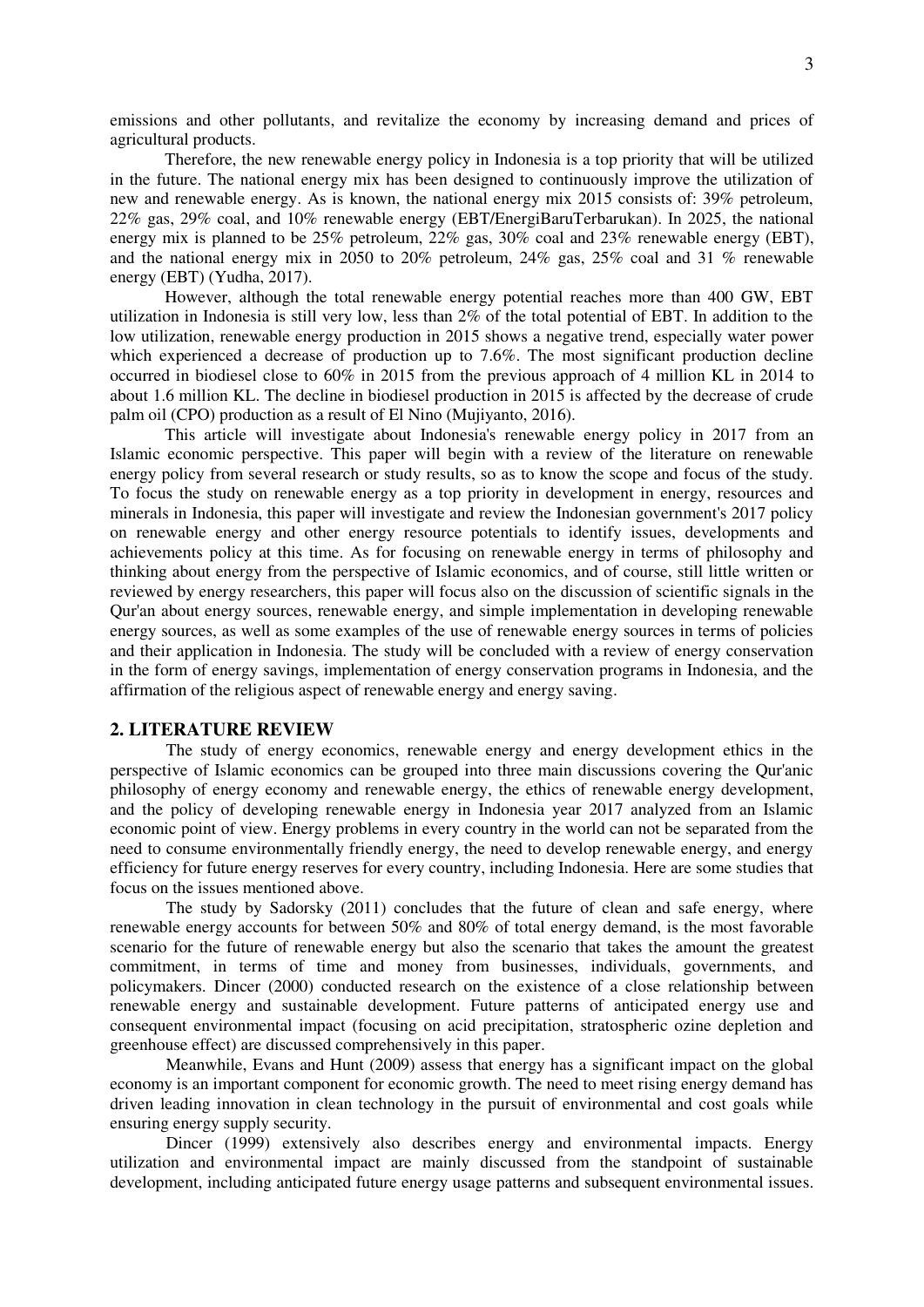Renewable energy technologies and efficient energy utilization are identified as the most effective potential solutions to current environmental problems, along with some practical examples. This study is very important regarding the aspects of energy utilization, renewable energy, energy efficiency, environment and sustainable development that are analyzed from the current and future perspectives.

Research conducted by Omer (2008) concludes that about the influence of buildings on a global scale responsible for about 40% of the total world's annual energy consumption used for the supply of lighting, heating, cooling, and air conditioning. Raising awareness of the environmental impact of CO2 and NOx emissions and CFCs sparked renewed interest in environmentally friendly cooling, and heating technology.

Vaghefi et al. (2015) emphasizes that developing countries, like most Muslim countries, need an economy that encourages growth and development, conserves natural capital, creates jobs, improves human welfare, and reduces poverty and inequality. Such an economy is called a green economy.

Omer (2008) conducted a study also on the removal of chemicals used as a refrigerant that potentially destroys stratospheric ozone. He therefore advises to reduce energy consumption and reduce the depletion of world energy reserves and environmental pollution. The study discusses a comprehensive review of energy, environmental and sustainable development sources covering all renewable energy technologies, energy efficiency systems, energy conservation scenarios, energy savings, and other mitigation actions necessary to mitigate climate change.

Elliott (2000) describes the current development of renewable energy technologies that are considered important in the world movement towards a sustainable approach to energy generation. This paper describes some of the institutional and social constraints to the development and dissemination of renewable energy and how it can be reduced, to regulate the development of renewable energy in the context of broader sustainable development.

Hammond (2000) examines the energy sources of different types of heat and human development forces, but also jeopardizes the quality and viability of the long-term biosphere as a result of undesired 'second order' effects. These side effects pose potential environmental hazards at local, regional and global scales. This paper stresses the importance of balancing economic and social development with environmental protection as the core of the idea of sustainable development. A study conducted by Bompard et al. (2017) by applying a comprehensive methodology emphasizing the evaluation of energy security by considering the external and internal dimensions and integrating the security of energy supply from abroad (external) and the security of national (internal) energy infrastructure.

Phalan (2009) describes broadly about the social and environmental costs and benefits of biofuels in Asia. The main factors that determine the impact of biofuels are their contribution to land use change, raw materials used, and technology issues and scale. So, biofuels offer economic benefits, and in the right circumstances can reduce emissions and make small contributions to energy security.

Demirbas (2009) examines current energy policies addressing environmental issues including environmentally friendly technologies to increase energy supply and encourage cleaner, more efficient energy use and overcoming air pollution, greenhouse gases, global warming and climate change. The biofuels policy aims to promote the use of transportation of fuels made from biomass, as well as other renewable fuels. Biofuel provides the prospect of new economic opportunities for people in rural areas in oil importers and developing countries.

The study by Zweifel et al. (2017) asserted the application of general economic theory as well as empirical econometric methods to explain the drivers of the energy market and its development. This study is very comprehensive in the specific nature of the energy market as well as the physical, technological, environmental, and geopolitical properties of energy and product sources. With an argumentative explanation, this study also describes all types of energy markets, ranging from liquid fuels, gas fuel, and solid fuel to electricity, emissions allowances, energy efficiency, and nuclear risk. Important note that this study discusses the technological properties of energy technologies including renewable energy, natural resource economy, and environmental protection, market liberalization, and energy trade, as well as energy transformation experiences, particularly in Germany.

Da Silva (2010) also describes the life cycle analysis of renewable energy sources that focus on the static calculations of the energy balance and greenhouse balance in Brazil. This work introduces conceptual frameworks and mathematical models to simulate the time evolution of energy balance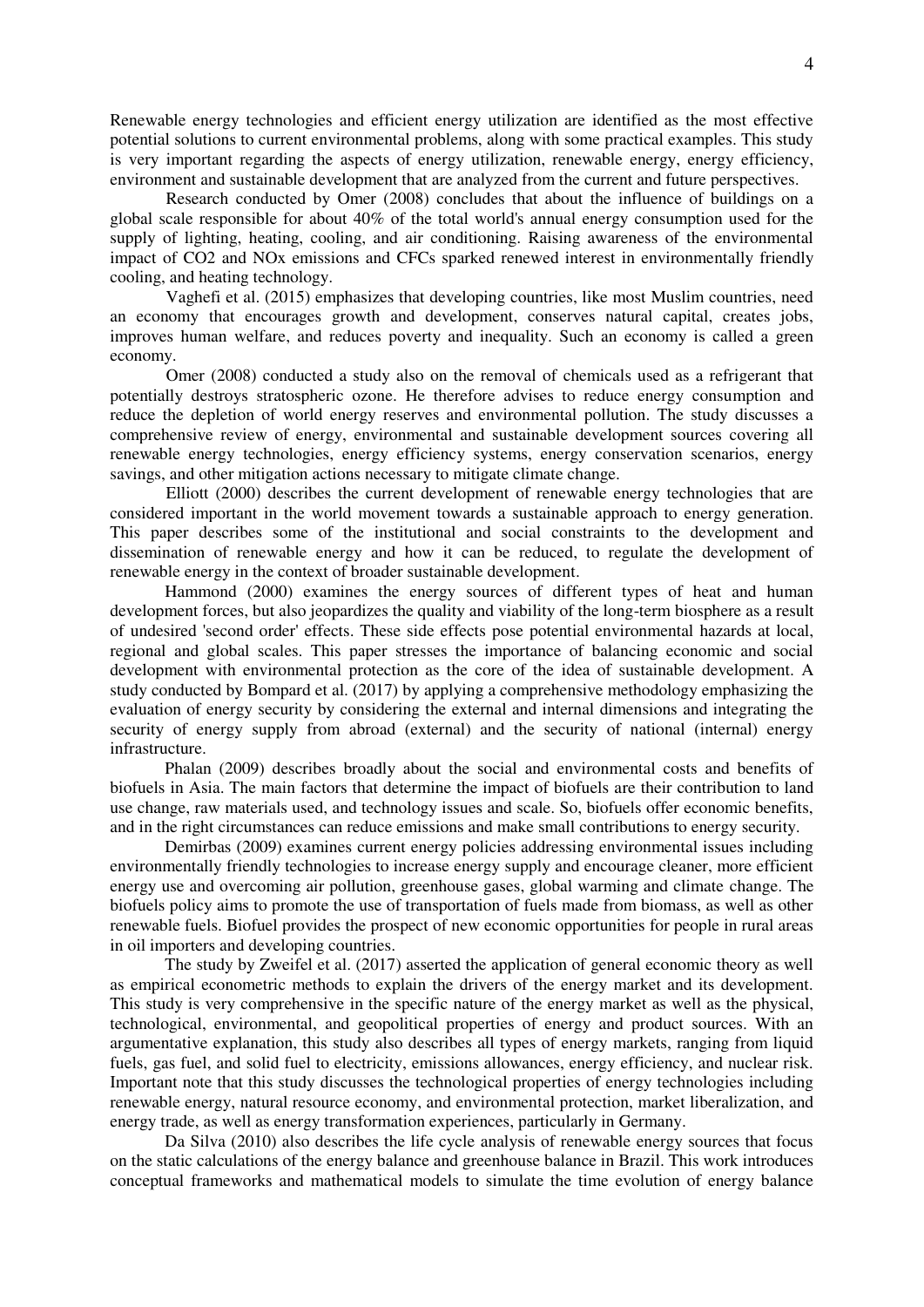energy conversion technologies that are capable of complementing static energy recovery analyzes. Banks (2015) noted in his research that the energy economy includes oil, natural gas, and nuclear energy, and without excessive amounts of math. This work is quite important to the modern energy economy described in a simple and straightforward manner.

Jones (2009) in the study of the energy economy concludes that the energy economy is an important subject and not a commodity that can be bought and sold on the market, even though individual fuels (primary and secondary electricity, natural gas, oil, coal) can be bought and sold. Thus, primary electricity includes both renewable sources and nuclear power, so the 'energy economy' is really a fuel-market economy, and the energy economy is used for convenience that represents all the concepts of economic utility emerging in the study of different fuels.

Research from Lund (2007) by taking the case of Denmark has proved that the problems and perspectives for transforming energy systems are now up to 100% renewable energy systems. Such a development may be possible, since the necessary renewable energy sources exist, and if further improvements in energy technology systems exist, a renewable energy system can be created, especially technology to transform the transport sector and introduction of flexible energy system technology.

A comprehensive description by Dincer (2000) on the relationship between renewable energy and sustainable development described by practical cases, and illustrative examples, further reinforces that renewable energy, environmental and sustainable development issues are part of the problem in today's world.

Ramli et al. (2014) conducted a study of the concept of biodiesel contained in the Qur'an as a scientific fact. This study provides an explanation of the concept of biodiesel in the Qur'an that is viewed from the perspective of modern science. Scientific evidence of the amount of energy generated from the reaction of plants, solvents and catalysts produce biodiesel which is one potential alternative energy source to replace conventional fuels. The formation of chemical structures from biodiesel resulting from thebreakdown of triglyceride (green plant oil) structures that react with hydroxide ions and produce three fatty acid methyl esters, biodiesel and one molecule of glycerol. This shows that the green plants found in plants are energy elements.

From several studies of the above literature it can be argued that renewable energy becomes the solution for the sustainability of energy for human life in the future, and the scientific fact can be found in some scientific verses in the Qur'an. Meanwhile, the need for technology in developing renewable energy is a priority for every country, including Indonesia. The development of renewable energy is related to economic aspects such as economic growth and energy security, environmental support, and development ethics, so it needs to be discussed in depth from the perspective of Islamic economics.

#### **3. METHODS**

This article is structured in the following steps: *first*, identifying new renewable energy issues in Indonesia; *second*, data collection related to new renewable energy in Indonesia derived from the energy policy document 2017 sourced from APBN document 2017, as well as the regulation and policy of renewable energy at the Ministry of Energy and Mineral Resources of the Republic of Indonesia; *third*, the collection, study, and analysis of the Qur'anic text on the sources of energy, renewable energy, and energy saving; *fourth*, the analysis of Indonesia's energy policy from an Islamic economic perspective; and *fifth*, the preparation of conclusions or recommendations for the development of renewable energy.

#### **4. THE RENEWABLE ENERGY POLICY IN INDONESIA**

The Government of Indonesia's policy on energy can be found in some predetermined regulations. In the Law of the Republic of Indonesia Number 30 Year 2007 on Energy, article 3, mentioned energy management includes: energy independence, ensuring the availability of energy from domestic and non-domestic sources, ensuring optimal, integrated and sustainable energy resources management, utilization energy efficiency, ensuring people's access to energy, improving the capacity of domestic energy industry and services so as to become more independent, creating jobs, and ensuring environmental sustainability.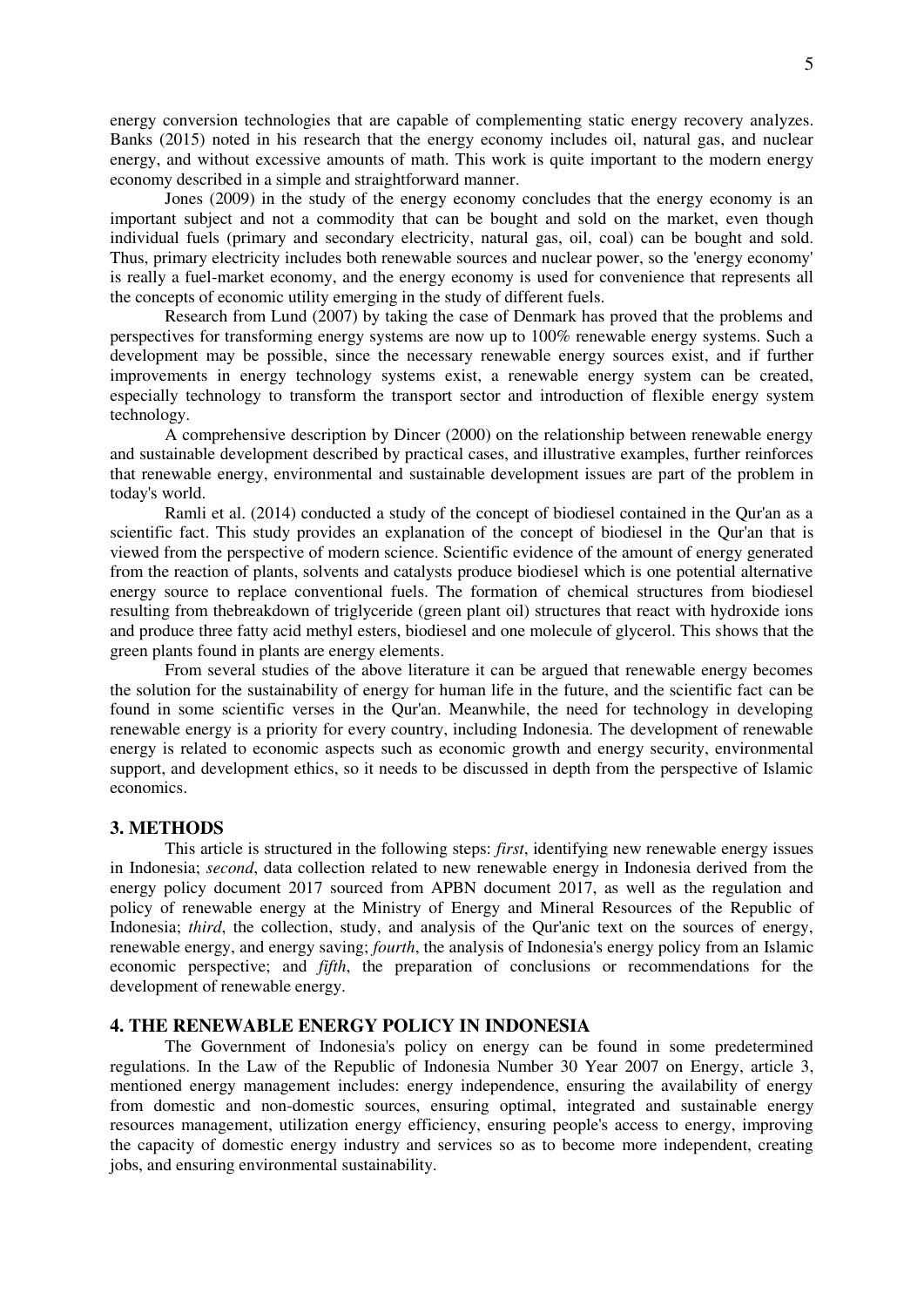In the Regulation of the Minister of Energy and Mineral Resources of the Republic of Indonesia Number 12 of 2017 on Utilization of Renewable Energy Sources for the Provision of Electricity, chapter 1, article 1, paragraph 2, states that renewable energy sources are sources of energy generated from sustainable energy resources if well managed, among others, geothermal, the wind, bioenergy, sunlight, flow and waterfall, as well as the movement and differences in sea lining temperature. Thus, renewable energy sources include: sunlight, wind, hydropower, biomass, biogas, municipal waste, and geothermal.

Presidential Regulation Number 27 of 2017 on the National General Energy Plan (RUEN/RencanaUmumEnergi Nasional), chapter 1, article 1, paragraph 3, stated that the National Energy Policy (KEN/KebijakanEnergi Nasional) is a policy of energy management based on the principles of justice, sustainable and environmentally friendly for the creation of independence energy and national energy security. Therefore, the development of national energy in Indonesia refers to the formulation that has been established in the RUEN policy, including the development of renewable energy.





In connection with the development of renewable energy and energy efficiency development in terms of fiscal policy in Indonesia, a study conducted by Ward et al. (2015) affirms that the Ministry of Finance of the Republic of Indonesia has identified three pillars that can provide a foundation for Indonesia's sustainable development, namely increasing budget resilience, improving macroeconomic stability, and enhancing international competitiveness. Integrated renewable energy development strategies can help to achieve the above.

The integrated approach to renewable energy development depends on three separate, interconnected pillars. *First*, the economic calculation of the project should be sufficient to provide an adequate rate of return, but not excessive. *Second*, funding should be available for good investment opportunities with logical requirements. *Third*, the interdependence of each pillar, the condition of the political economy should be able to provide confidence for investors to invest (BPPT, 2016).

The national energy policy is set up as a guideline for national energy management in realizing energy independence and energy security to support sustainable national development (BPPT, 2016). The latest energy policy in Indonesia, can be illustrated in figure 2 below:

|  |  | Figure 2: National Energy Policy for Sustainable Development in Indonesia |
|--|--|---------------------------------------------------------------------------|
|--|--|---------------------------------------------------------------------------|

| • Reduction of fuel oil and electricity subsidies    |
|------------------------------------------------------|
| • Development of natural gas network for household   |
| • Use of liquefied petroleum gas for fishing vessels |
| • Optimizing the utilization of biofuels             |
| • Utilization of waste power plant                   |
| •Fuel gas for transport                              |
| • Construction of oil refinery                       |
|                                                      |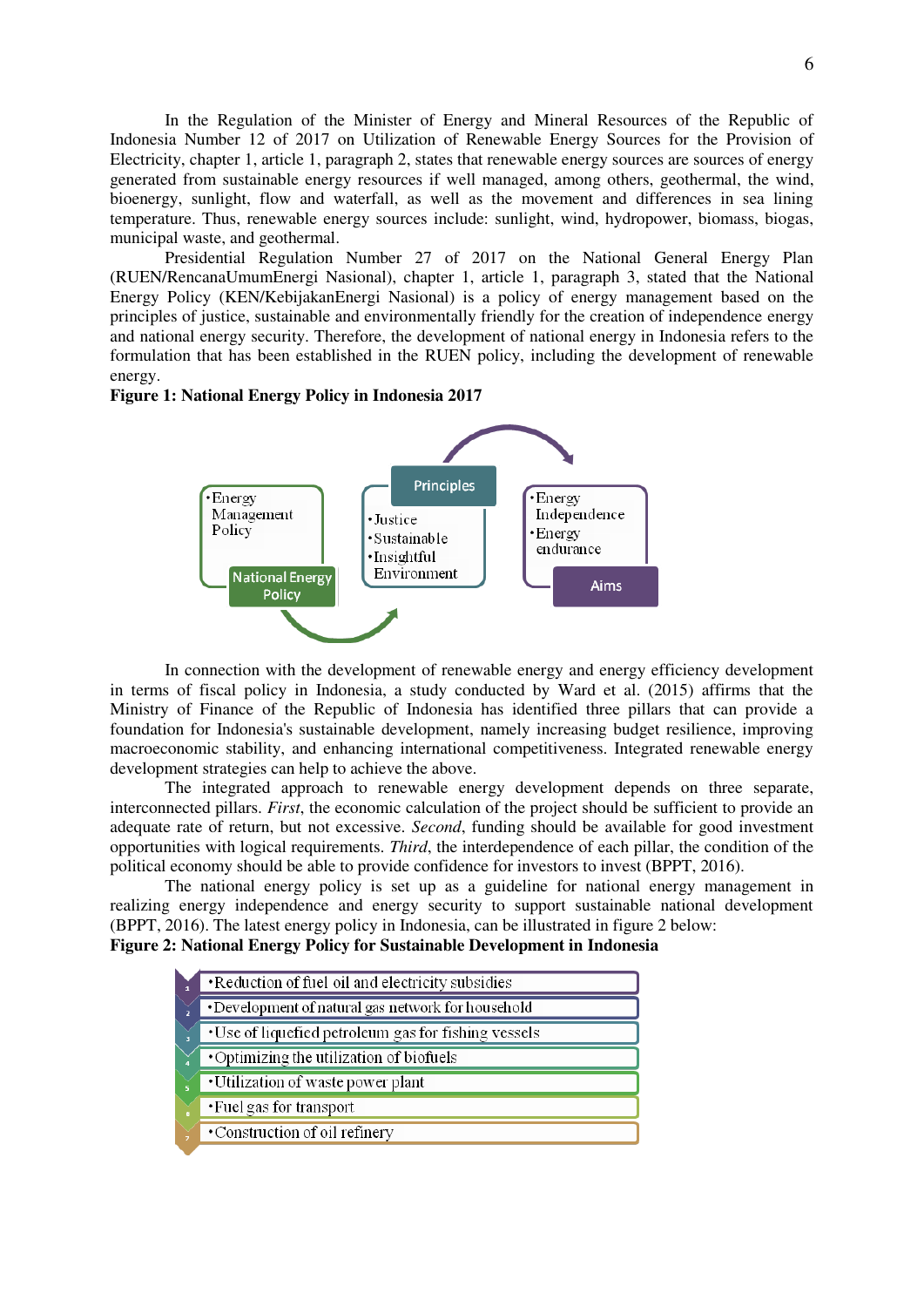This national energy policy has a target that must be met, ie the renewable energy mix in 2025 reaches at least 23%, and by 2050 it can increase at least 31%, so that Indonesia can put nuclear energy as a transitional energy source that can transform theagrarian country into anindustrialized country.In particular, the development of renewable energy is driven by the Indonesian government as the national energy future, due to its high economic level. The potential of renewable energy in Indonesia is 400 gigawatt (GW), but its utilization aspect is only about 8.8 GW or 2% of the potential. This renewable energy optimization has been regulated in Government Regulation Number 79 of 2014 on National Energy Policy.

The Indonesian government also provides energy subsidies to meet the needs of the community. Energy subsidies as forms of government action aimed at lowering energy production costs, increasing energy producer revenues or reducing costs paid by energy consumers. Policy makers often justify subsidizing energy on the grounds that it can help economic growth, reduce poverty, and ensure the security of energy supply (Mujiyanto, 2016).

The realization of the energy subsidy budget in Indonesia in the period 2012-2015 decreased by Rp187.4 trillion or an average of 27.0% per year. In 2016, the energy subsidy budget decreased compared to the previous year, mainly due to the reduction in fuel subsidy budget. The development of energy subsidy realization for 2012-2016 is presented in the following graph:



**Grafik 1: Energy Subsidy Development in Indonesia 2012 – 2016** 

Fuel subsidies are given in order to control the selling price of subsidized fuel, as one of the basic needs of society, so that it can be reached by the purchasing power of the people, especially those with low incomes. Since 2015, fuel subsidies are only given to certain types of fuel (kerosene, fixed subsidies for diesel oil or gas oil), and subsidies for 3 kg LPG tubes.

Then in 2017, the Ministry of Energy and Mineral Resources of the Republic of Indonesia allocates budget of more than Rp 1 trillion for the development of renewable energy, among others for the development of Solar Power Plant, Micro Hydro Power Plant, and provision small-scale energy in the area. Targets in the renewable energy sector in 2017 include the addition of Geothermal Power Plant of 215 MW, bioenergy of 314 MW, Solar Power Plant and Micro Hydro Power Plant, and increased production target of biofuels to 4.6 million KL.

Achieve these targets, the Ministry of Energy and Mineral Resources of the Republic of Indonesia has issued three regulations supporting the increase of renewable energy usage and also supporting the availability of electricity, ieRegulationof Minister of Energy and Mineral Resources of the Republic of Indonesia Number 10 of 2017 on Principles in Power Sale and Purchase Agreement, Number 11 Year 2017 on Utilization of Natural Gas for Power Plant, and Number 12 of 2017 on Utilization of Renewable Energy Sources for the Provision of Electric Power.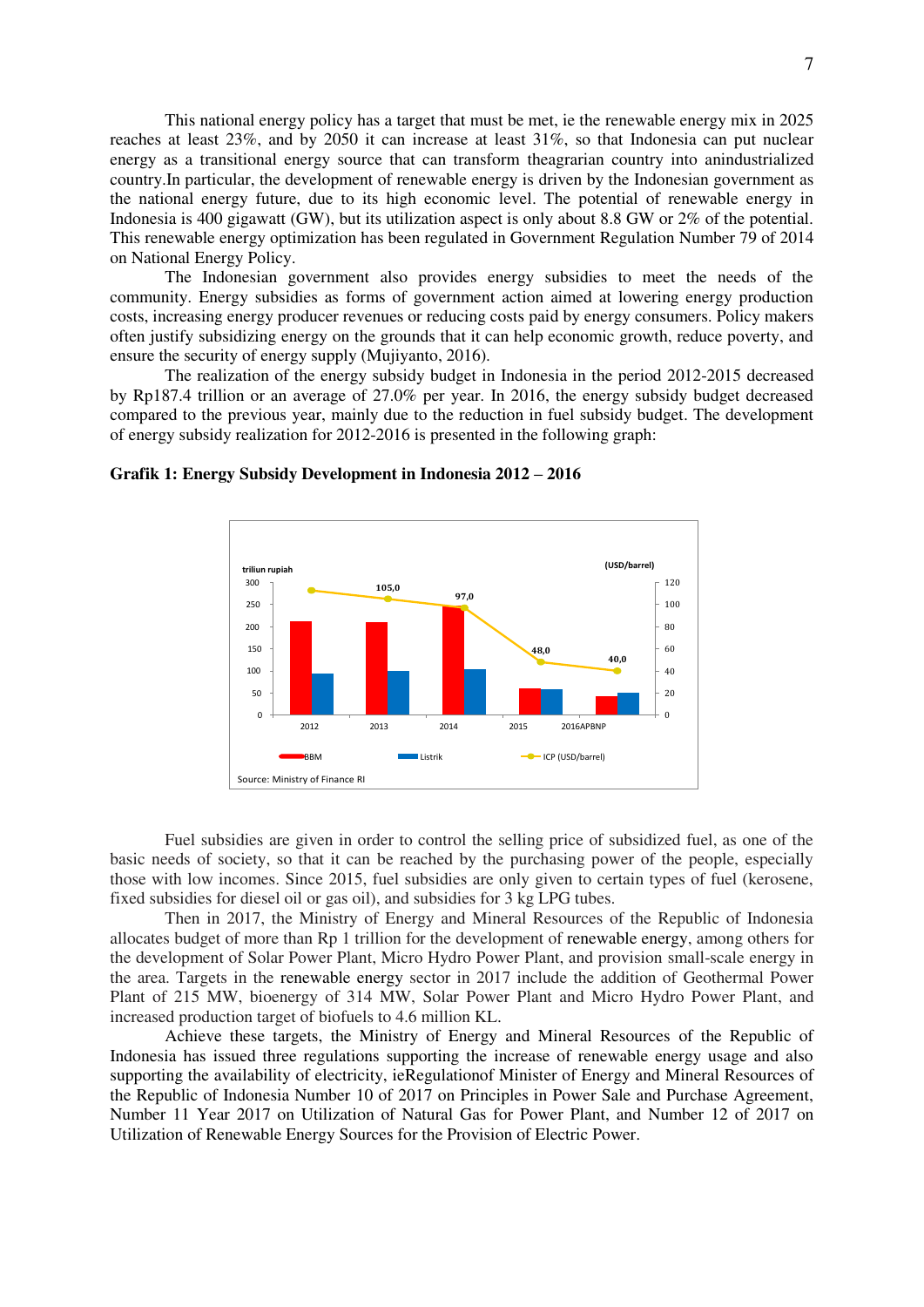# 5. **THE QUR'ANIC SCIENTIFIC SIGNALS ON RENEWABLE ENERGY SOURCES**

The Qur'an is a complete code covering all aspects of life, whether spiritual, intellectual, political, social, economic or scientific. This is a code that has no time limit, place or space. According to Ahsan (2012), these messages are scattered throughout the Qur'an in various ways, such as direct determination, the reminder of God's favor in his creation, the stories of past societies followed by lessons to be learned from him, and challenges to science that have been proven as facts through modern scientific methods. It is also a review of the conceptual concept of energy or renewable energy sources that are conceptually and simply illustrated in several verses of the Qur'an.

Renewable energy is a source of energy that is quickly restored naturally, and the process is sustainable. Choi et al. (2017) state that renewable energy is a competitor of fossil fuels, but recently used to extract and produce fossil fuel resources, which makes it more difficult to see it as a clear competitor. As according to Sasana and Ghazali (2017), renewable energy is the source of energy from unlimited resources, such as water, wind, solar, and others.

Renewable energy is produced from energy resources that are naturally endless, even sustainable if managed properly. Renewable energy is also called sustainable energy. Renewable energy can be restored, cleaner or environmentally friendly, safe, and affordable to the public. The use of renewable energy is environmentally friendly because it is able to reduce pollution and environmental damage.

# **Figure 3: Renewable Energy Sources in the Qur'an**



Sources of energy and renewable energy are mentioned in the Qur'an. Here are some verses of the Qur'an that describe various sources of energy and renewable energy in accordance with the themes that are collected into a single unit. Hasanuz Zaman (1999) compiled the classification of Islamic economic themes, then the authors modified based on the themes of energy sources, renewable energy, and the environment, namely soil, water and vegetation; land and marine transport, trade and game/catch; minerals and their manufacture; fuel; animal transport and produce; housing and rehabilitation; and environmental support.

| <b>Tabel 1: Soil, Water and Vegetation</b> |  |  |  |
|--------------------------------------------|--|--|--|
|--------------------------------------------|--|--|--|

| N <sub>0</sub> | <b>Letters and Verses of</b><br>the Qur'an | <b>Energy Issues</b>                                                                             |  |
|----------------|--------------------------------------------|--------------------------------------------------------------------------------------------------|--|
|                | Al-An'am, 6: 95                            | Grain of herbs and seeds of fruits                                                               |  |
|                | Al-Hijr, 15: 22                            | The wind, plant marriage, rain, and water to drink                                               |  |
|                | Al-Nahl, 16: 11-13                         | Rain water, plants that grow, night and day, sun and the moon, stars,<br>earth for human managed |  |
|                | Yasin, 36: 34                              | Dates and vineyards, and springs                                                                 |  |

Source: Hasanuz Zaman (1999: 74-79)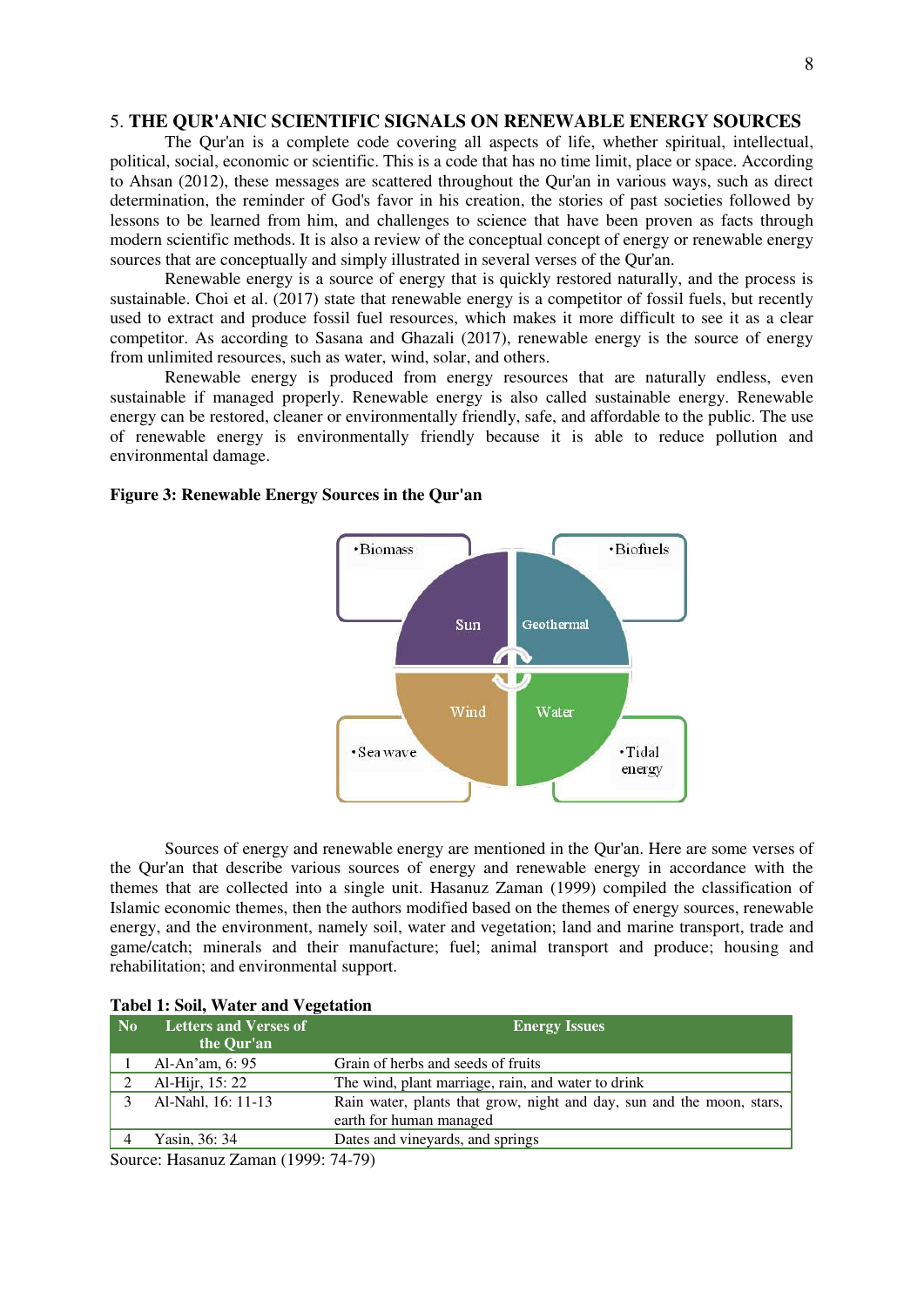In table 1 above, Allah created the source of energy for man by subordinating nature and its contents. Scientifically, soul, water and vegetation through a process preceded by an energy source derived from rainwater (Al-Zarkasyi, 1984: 3: 457). This water can fertilize the soil and cultivate crops (such as dates and grapes) partially through the winds so that certain plants undergo pollination (Ramli et al 2014). Other sources of energy in the form of springs used by humans in life.

Scientific cues in some verses above, among others, vegetable energy sources derived from plants can be used for renewable energy sources as a substitute for fuel. Therefore, renewable energy sources are environmentally friendly sources of energy that do not pollute the environment and do not contribute to climate change and global warming, as the energy derived comes from sustainable natural processes such as sunlight, the wind, water, biofuel, and geothermal. This confirms that energy sources are already available in Indonesia, not detrimental to the environment, and the main reason this renewable energy is closely related to environmental and ecological issues (Suprayogi, 2016: 9).

Utilization of plants for fuel in Indonesia to be part of the Ministry of Energy and Mineral Resources of the Republic of Indonesia which has set the policy direction in the energy sector that prioritizes the development and utilization of renewable energy, one of them through the utilization of biofuels. To support the program has been issued Presidential Instruction of the Republic of Indonesia Number 1 of 2006 on the Provision and Utilization of Biofuel as Other Fuel. The commitment is continued through a mandatory policy on the utilization of biofuel with the stipulation of Regulation of Minister of Energy and Mineral Resources Number 32 of 2008 in which the transportation, industrial and power generation sectors are obliged to substitute fossil fuels with biofuels at a certain percentage and gradually. In terms of utilization of biofuels energy sources, the government of Indonesia issued a National Economic Policy Package in which the role of biofuel, especially biodiesel, is increased from 7.5% (B-7.5) to 10% (B-10) in order to reduce state expenditure of rising diesel imports.

| N <sub>0</sub> | <b>Letters and Verses of the</b><br>Our'an | <b>Energy Issues</b>                                                                        |
|----------------|--------------------------------------------|---------------------------------------------------------------------------------------------|
|                | Al-Hajj, 22: 65                            | Earth and the ark that sailed in the ocean; holding the celestial body<br>falling to earth. |
|                | Al-Mu'minun, 23: 21-22                     | Livestock animals, milk, consumption, animals, and boats for<br>transportation.             |
|                | Al-Rum, 30: 46                             | The wind as the bearer of good news, the ship sailed to make a<br>living.                   |
|                | Al-Fathir, 35: 12                          | Fresh and salty seas that produce fresh meat and jewelry, and<br>sailing boats.             |

**Tabel 2: Land and Marine Transport, Trade and Game/Catch**

Source: Hasanuz Zaman (1999: 79-80)

Land and marine transport, trade and game/catch is a mean that can be utilized by humans to meet the needs of life on earth. The existence of land and sea transportation by utilizing ships, planes, and animals as a manifestation of God's gifts to humans through the utilization of energy, such as the wind, sea water, and energy sources from livestock. Humans can also utilize the economic resources of the sea for consumption of fresh meat (eg fish), and also jewelry. The balance of heaven and earth controlled by God and natural resources can make people to research and create technology to produce renewable energy.

The scientific cues from the Qur'an in table 2 can be found in the phrase "the wind as a bearer of glad tidings and move the ship" and "the sea that drives a sailing ship", meaning that wind and sea have energy that can be utilized as a renewable energy source. While renewable energy sources in Indonesia are sources of energy generated from sustainable energy resources if managed properly, such as geothermal, wind, bioenergy, sunlight, flow and waterfall, as well as movement and sea surface temperature differences (Suprayogi, 2016 : 16).

The development of wind power in Indonesia until 2013 has a capacity of 1.3 MW, which includes 1.2 MW interconnected with on-grid (on-grid) and 0.1 MW off-grid networks. The utilization of small-scale water energy, solar energy and wind energy are generally prioritized for the acceleration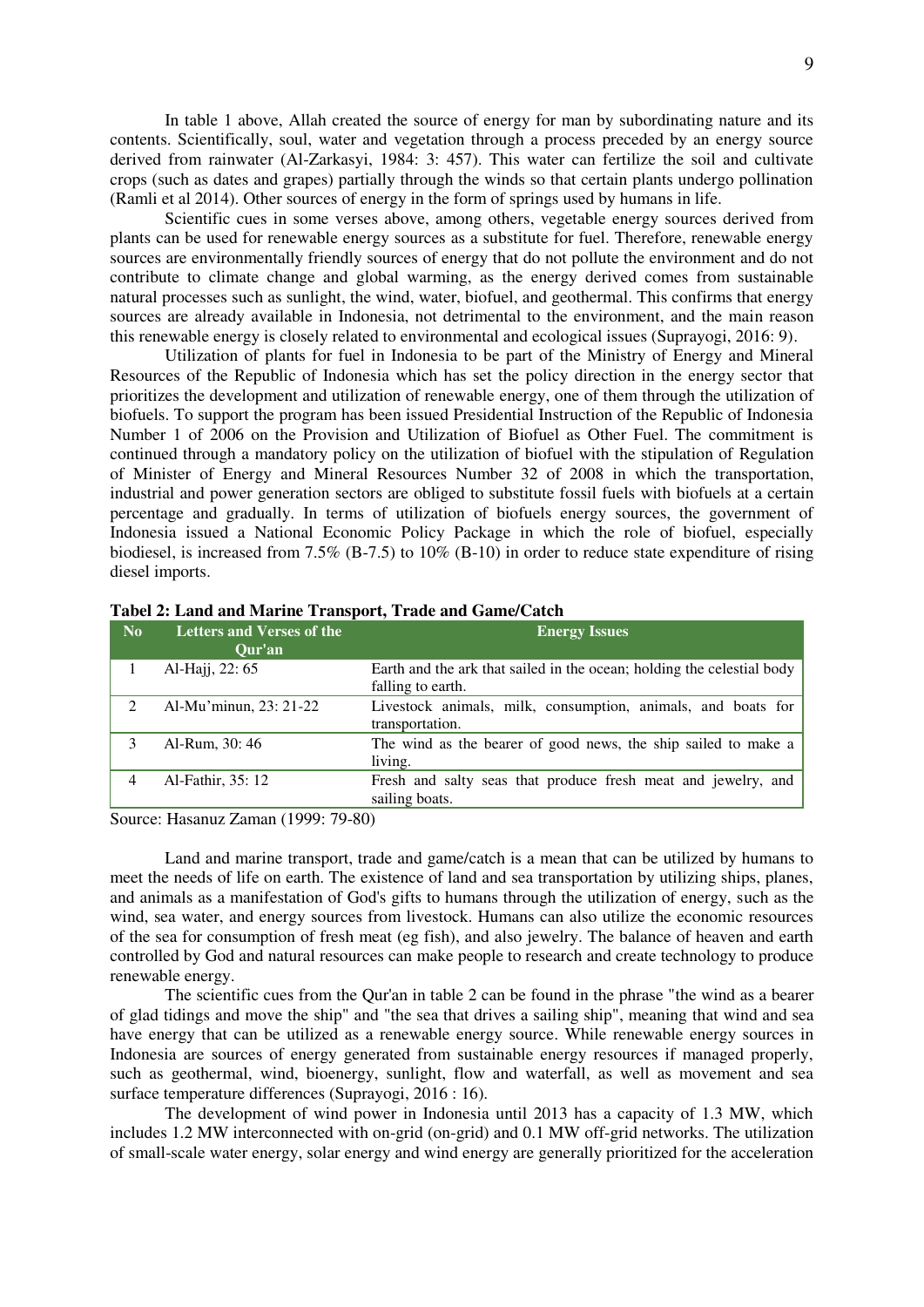of electrification of rural areas, underdeveloped areas and border areas/outer islands, such as in Papua and West Papua.

Meanwhile, Indonesia is a country that has the largest sea area, which is about two-thirds of Indonesia is the sea. Sea energy generated from the movement and the difference in temperature of the ocean layer (ocean) is a source of energy in marine waters in the form of tidal energy, wave energy, ocean currents energy, and energy differences in sea lining temperature. Tidal energy in the region of Indonesia is found on many islands. Quite a lot of narrow straits that restrict it and the bay owned by each island. This makes it possible to harness the tidal energy. When the tide and when the sea receded the flow of water can move the turbine to generate electricity. Areas that have tidal energy potential are Siapi-api Chart (7 meters), Palu Bay, Bima Bay in Sumbawa (West Nusa Tenggara), West Kalimantan, Papua, and south coast of Java Island (above 5 meters). (Suprayogi, 2016).

| N <sub>0</sub> | Letters and Verses of the <b>Le</b><br>Our'an | <b>Energy Issues</b>     |
|----------------|-----------------------------------------------|--------------------------|
|                | Saba', 34: 10                                 | fron, armor              |
|                | Saba', 34: 12                                 | Wind and transportation  |
|                | Al-Hadid, 57: 25                              | Iron and its utilization |

# **Tabel 3: Minerals and Their Manufacture**

Source: Hasanuz Zaman (1999: 80)

To complement human needs in industry, God creates minerals and the wind. These minerals can be utilized by humans for various industrial purposes, including steel, iron, coal and other types of minerals that can be developed to build aircraft, vehicles and other means of transportation. Winds can be used to generate energy, for example by moving windmills to production machines. The scientific signals in the Qur'an about renewable energy sources can be found in the potential of wind and mineral materials such as iron. The study by Kilic (2011) found that wind energy is the most important and fastest growing source of renewable energy in the world.

Naturally the potential of wind energy in Indonesia is relatively small because it is located on the equator. However, there are areas that are geographically a wind region because it is a nozzle effect region or a narrowing between two islands or a mountainside area between two adjacent mountains. Wind energy source comes from the movement of air due to changes in air temperature due to warming of solar radiation. The windpower plant is a fast growing renewable energy power plant in many developed countries. In Indonesia, modern wind turbine technology is not yet fully mastered, so intensive research is still needed to develop awind turbine that is suitable for thewind energy potential condition in Indonesia. The government needs efforts to commercialize new windpower plant technologies, in addition to encouraging local manufacturers to expand their production capacity.

# **Tabel 4: Fuel**

| No. | Letters and Verses of the<br>Our'an | <b>Energy Issues</b>                                                      |
|-----|-------------------------------------|---------------------------------------------------------------------------|
|     | Yasin, 36: 80                       | Source of fire from green wood                                            |
|     | Al-Waqi'ah, 56: 71-73               | Seeds of plants, water, sparks for warning and wanderers in the<br>desert |

Source: Hasanuz Zaman (1999: 80)

Renewable energy sources until now are being developed by energy-producing countries, such as fuel. This fuel comes from trees or in the language of the Qur'an called green wood. This green wood is a source of fire that produces heat energy (Al-Qurtubi, 2006: 17: 491). In addition to renewable energy sources in the form of plant and water seeds, this green wooden spark since ancient times has been used by wanderers in the desert as a warning or a hint. Uniquely, this wood content can produce fire even in wet conditions.

The scientific gesture in table 4 above is that green wood can produce fire as energy (Ibn 'Assyria, 1984: 23: 77; Ibn Manzur, 1995: 14: 366). In other words, this tree or plant can be utilized as a renewable energy source. In the letters of Yasin and Al-Waqi'ah it can be found that the source of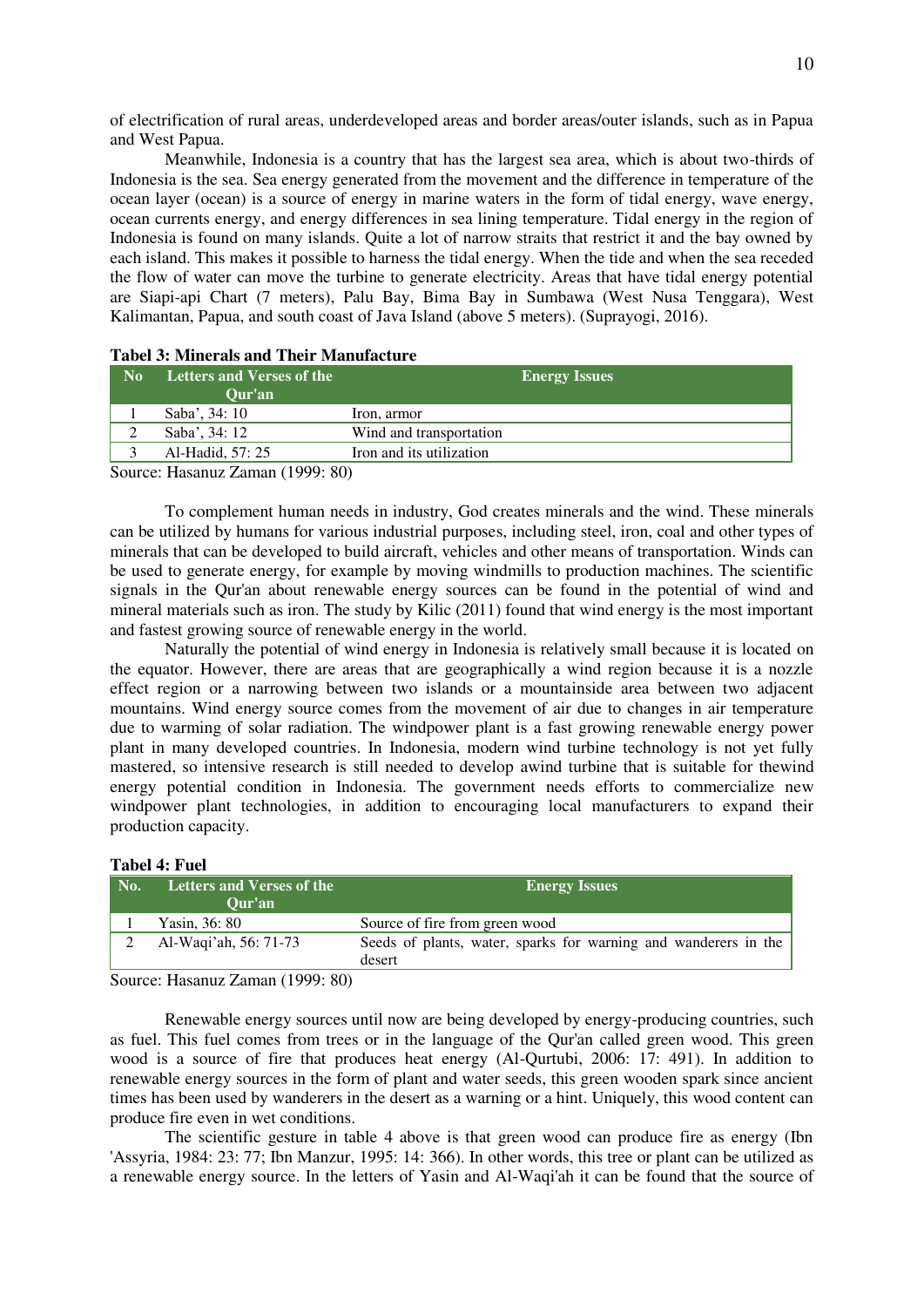energy is from the tree, as exemplified in both verses about people who burn fire directly from wood, although still green, such as al-Markh (Leptadenia pyrotechnica) and al-'Afar that grew on the land of Hijaz Saudi Arabia, North Africa, Central Asia, and in the Mediterranean (Ramli et al. 2014). The swiped material is a cellulose-containing biomass with the chemical formula C6H10O5 (n). While fossil fuels derived from trees in the form of hydrocarbons, such as gasoline, diesel and the like with the formula CnH2n  $+ 2$ . Other innovations from energy sources derived from bioethanol trees with chemical formula C2H6O and biodiesel with chemical formula C19H36O2.

However, this opinion is opposed by Saleh (1984: 6) which asserts that the interpretation of "green wood" referring to al-Markh and al-'Afar trees is inaccurate. The interpretation of this verse is general. Based on the results of his research, these two trees can not produce fire when rubbed simultaneously as claimed before. Thus, the interpretation of this sentence must be done in more detail in order to give the reader an accurate Qur'anic explanation.

Indonesia as an agricultural country located in the equator is a country rich in bioenergy potential that can be utilized as fuel in the form of liquid (biodiesel, bioethanol), gas (biogas), solid, as well as fuel power plant. Through the utilization of bioenergy technology, Indonesia can not only increase its energy security, but also have a great opportunity in contributing to the provision of clean energy to the world community (Suprayogi, 2016).

One form of clean energy supply to the world community is through the provision of biodiesel (Hoekman et al., 2012). As the largest palm oil producer in the world, Indonesia should have the potential to become one of the largest producers of biodiesel today, the installed capacity of biodiesel from palm oil has reached 6.3 million kL/year. In addition to palm oil, waste from the palm oil industry also has great potential to be processed into a source of energy. Other industries that have potential in bioenergy development are the sugar industry for bioethanol processing and the provision of national electricity.

| No.           | <b>Letters and Verses of the</b><br>Our'an | <b>Energy Issues</b>                                                                                                                                                       |
|---------------|--------------------------------------------|----------------------------------------------------------------------------------------------------------------------------------------------------------------------------|
|               | Al-Nahl, 16: 81                            | Sanctuary and mountain dwellings, clothes that protect the body<br>from heat and during combat                                                                             |
| $\mathcal{D}$ | Al-Hajj, 22: 65                            | Rivers, jewelry (gold and pearls), and silk clothing                                                                                                                       |
| 3             | Al-Mu'minun, 23: 17-22                     | Water, date orchards and grapes, fruits, timber trees that produce oil<br>and groceries, and farm animals that produce milk and<br>transportation equipment such as boats. |
| 4             | Yasin, 36: 71-73                           | Farm animals for vehicles, food, and beverages                                                                                                                             |
| 5             | Al-Zukhruf, 43: 12                         | Spacious earth, transportation routes, rain-feeding water, and ships<br>and farm animals for transportation.                                                               |
| 6             | Al-Jatsiyah, 45: 12                        | The seas and sailing ships, the earth, and the heavens are regular to<br>man                                                                                               |

#### **Tabel 5: Animal Transport and Produce**

Source: Hasanuz Zaman (1999: 80-81)

Since the past, livestock has been used for means of transportation, consumption of foods and beverages containing high nutrients such as milk, body armor out of theheat and during combat. In the Qur'an, Allah gives a simple but comprehensive illustration of the sources of energy that human beings can utilize. God made this balance of nature through the order of the earth and the heavens, including the sea, the land, and the good environment (Ibn 'Attiyat, 2007: 7: 267).

Renewable energy sources can be obtained from plants and animals, such as biofuels and biodiesel. Yusuf, Kamarudin, and Yaakub (2011) stated that the term biofuel refers to liquid, gas and solid fuels that are largely produced from biomass. Biofuel includes bioethanol, biomethanol, biodiesel and biohydrogen. Biodiesel, which is defined as a monoalkyl ester of vegetable oil or animal fat, is an attractive alternative fuel because it is environmentally friendly and can be synthesized from vegetable oils and can not be eaten.

In addition, the sea can produce fossil-derived energy sources and also produce minerals and pearls, the soil has water utilized for electric power, produces gold for jewelry, and the soil becomes fertile with water content growing trees as a source of renewable energy. The whole is God's gift to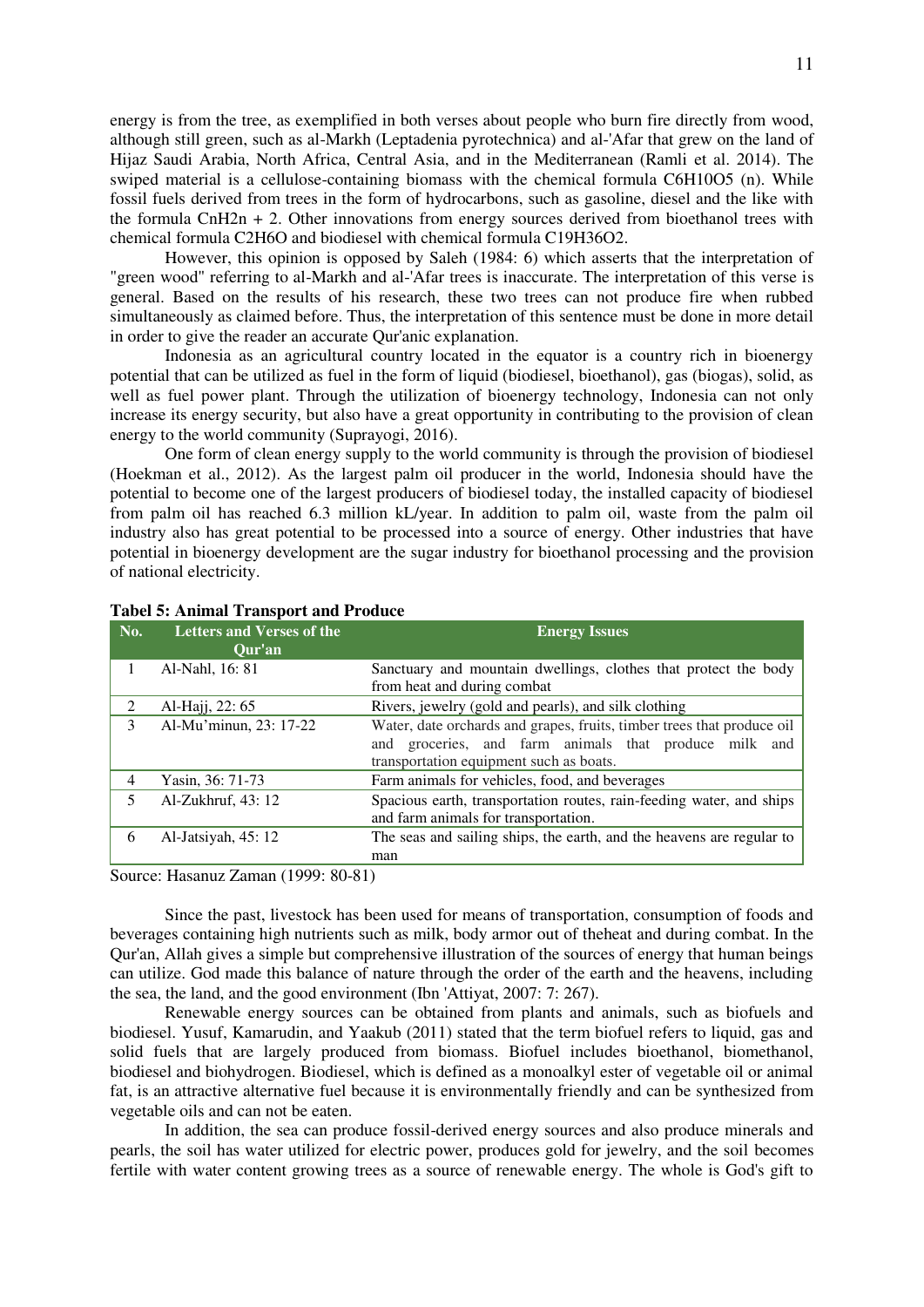humans so that the existing energy sources require the right efficiency and utilization for human wellbeing, and also create technology for the development of renewable energy sources.

| No. | <b>Letters and Verses of</b><br>the Qur'an | <b>Energy Issues</b>                                                                                                                                                      |
|-----|--------------------------------------------|---------------------------------------------------------------------------------------------------------------------------------------------------------------------------|
|     | Hud, 11: 61                                | Humans as prosperous earth, residence, female camel.                                                                                                                      |
|     | Al-Nahl, 16: 80                            | Houses as shelter, cattle-leathered tents, and wooly clothing, camel and<br>goat hair to explore and settle, as well as tools for the necessities and<br>comfort of life. |
|     | Al-Furqan, 25: 48-49                       | The wind as a bearer of glad tidings, clear water for drinking and human<br>life, livestock, and rainwater rotation.                                                      |
|     | Yasin, 36: 33-35                           | Rainwater, grain to eat, date and wine vineyards, sources of springs, and<br>fruits for food, and various human endeavors.                                                |

# **Tabel 6: Housing and Rehabilitation**

Source: Hasanuz Zaman (1999: 81-82)

In the Qur'an described in the above verses, Allah created man as a prosperous earth that has a home as a refuge, then completes the sources of energy that humans need, such as water, springs, waterfalls, green tree (Ibn Kathir, 1999: 3: 172). To improve the quality of life, human beings can utilize livestock, plants and other sources of consumption in the form of business or work, especially finding sources of renewable energy. Therefore, the earth damage caused by humans requires handling or care to restore it. Likewise with non-renewable energy sources, such as petroleum originating from fossils will be exhausted, so the need for the discovery of renewable energy sources, because the energy consumption of society is increasing every year.

| <b>Tabel 7: Environmental Support</b> |  |
|---------------------------------------|--|
|---------------------------------------|--|

| N <sub>0</sub> | <b>Letters and Verses of</b><br>the Qur'an | <b>Energy Issues</b>                                                                                                                                                                                                              |  |
|----------------|--------------------------------------------|-----------------------------------------------------------------------------------------------------------------------------------------------------------------------------------------------------------------------------------|--|
| 1              | Al-Baqarah, 2: 164                         | The heavens and the earth, the turn of the night and the day, the ark that<br>sailed in the sea, the rain, the earth, the diversity of living beings, the wind<br>that blows, and the clouds controlled between heaven and earth. |  |
| 2              | Al-A'raf, 7: 57                            | Rain water, plants, green plants, plant grains, dates, wind, clouds, rain,<br>fruits, soil and fertile plants.                                                                                                                    |  |
| 3              | Yunus, 10:67                               | Night for rest and day for activities                                                                                                                                                                                             |  |
| 4              | Al-Hijr, 15: 22                            | The wind to cast seeds and water from the sky to drink.                                                                                                                                                                           |  |
| 5              | Al-Isra', 17: 11-12                        | Darkness as a sign of the night, brightness as a sign of the day that humans<br>make a living, know the number of years, as well as the calculation of<br>time                                                                    |  |
| 6              | Al-Naml, 27: 86                            | Night to rest and daylight that illuminate.                                                                                                                                                                                       |  |
| 7              | Al-Rum, 30: 48-49                          | The wind that moves clouds, clouds stretched and clumps, and rainwater<br>that goes down through the cracks.                                                                                                                      |  |
| 8              | Fathir, 35: 9                              | The wind that moves the clouds, and the clouds that cause the rain to bring<br>the dead to life.                                                                                                                                  |  |
| 9              | Al-Mu'min, 40: 61-63                       | Night to rest, and day to make a living, the earth as a place of residence,<br>and the sky as the roof.                                                                                                                           |  |

Source: Hasanuz Zaman (1999: 143-145)

The environmental support that God created for humans is complete, such as the turning of night and day, the earth and the sky, the sun, the wind that moves clouds toward a place and causes rotating rain, seas to sail and economic resources, biodiversity, and botany, fertilize the soil, generate energy, and other economic resources. In addition, the earth, the sun, water, the wind, and vegetation can be utilized by humans as a source of renewable energy for sustainable living in the future. God grants that gift as proof of his unity and power, so that man's task is nothing but to prosper the earth by utilizing energy sources efficiently, not destroying the environment (Q.S. al-Qashash, 22: 76-77), and creating technology for developing renewable energy sources, as God ends each of the above verses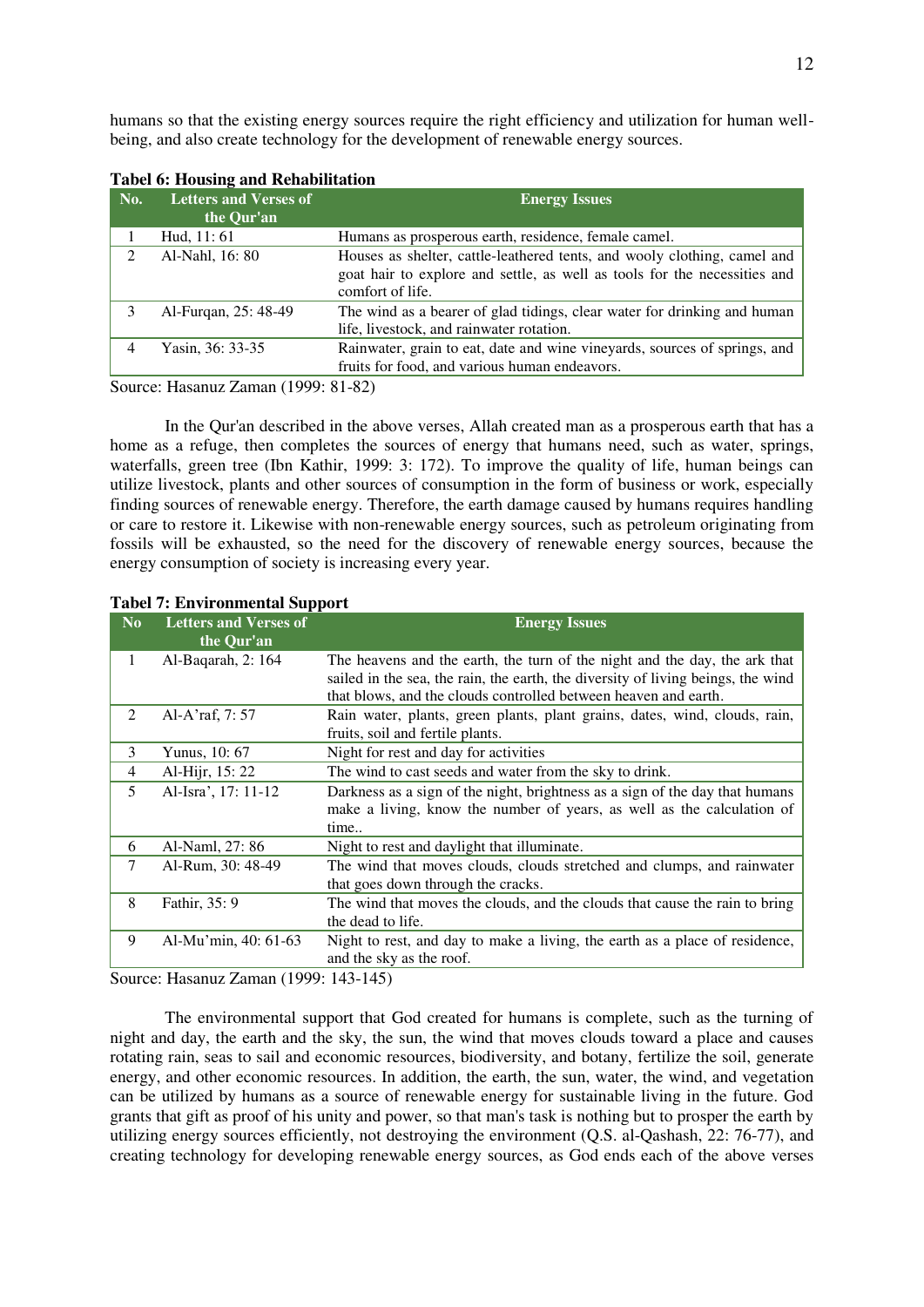with the phrase "does man not think?", "Is a man not contemplating ?," and "is a man not thankful ?" for all that Allah bestows (Ibn Kathir, 1999).

For example, Indonesia is a tropical country that has enormous solar energy potential as its territory extends across the equator, with a large radiation of 4.80 kWh/m2/day. Solar energy is converted directly and the application forms are divided into two types, namely solar thermal for heating applications, and solar photovoltaic for electricity generation. Solar power plants are power generation technologies that can be applied in all areas. The installation, operation, and maintenance of solar power plants are so easy that it is easily adopted by the community. The main obstacle of solar power plants market is the investment cost per Watt of generated power is still relatively expensive and some raw materials of solar power plants components especially solar cells still have to be imported. Therefore, the growth of the local solar cell industry becomes very strategic in the development of solar power plants in the future. In addition, the feed-in tariff policy that appeals to investors is also crucial to the growth of private investment in the development of solar power plants (Suprayogi, 2016).

# **6. ENERGY SAVINGS IN ISLAMIC ECONOMY**

In Islamic economics, the philosophical approach of energy from the perspective of the Qur'an can be traced from three interrelated aspects of the energy economy, namely the task of human being as the khalifah of Allah in prospering the earth, the environment as a place of human life, and the human need for energy. These three aspects can be illustrated below:

#### **Figure 4: Qur'anic Philosophy on Human, Environment and Energy**



In the Qur'an, human beings are the most potential creatures so that God delegates the main task as Caliph to man (Q.S. Al-Baqarah, 2: 29-32) to manage and prosper the earth (Q.S. Hud, 11: 61- 62). Man is given the potential of reason that is capable of creating technology to manage the earth and natural resources, as Allah has created the heavens, earth, mountains, water and plants (Q.S. Al-Anbiya ', 21: 30-31), so that humans can enjoy all the gifts Is to meet the needs of life and live his life, including energy needs.

Thus, everything created by God is a part of the necessities of human life, but humans are given responsibility as a religious duty to manage well, do no damage on earth by exploiting harm to people and the environment (Q.S. Al-Qashash, 22: 77 ), and acts efficiently in the utilization of the source of energy (Q.S.Al-An'am, 6: 141) (Ibn Hayyan, 1993). In other words, the task of man in prospering the earth is a religious duty, including the utilization of energy for human welfare and developing renewable energy.

Vaghefi et al. (2015) state that the Islamic view of natural resources derives from the Qur'an. The Qur'an mentions several important principles concerning the conservation of the environment, as well as assessing the environmental damage and errors in the management of natural resources as an evil act (Q.S. Al-A'raf, 7:31, Al-An'am, 6: 141). Thus, energy conservation from abuse and exploitation through energy savings includes religious obligations.

Similarly, the development of renewable energy resources needed by the community, maqashid shariah or Islamic law objectives in the aspects of the maintenance of human life, the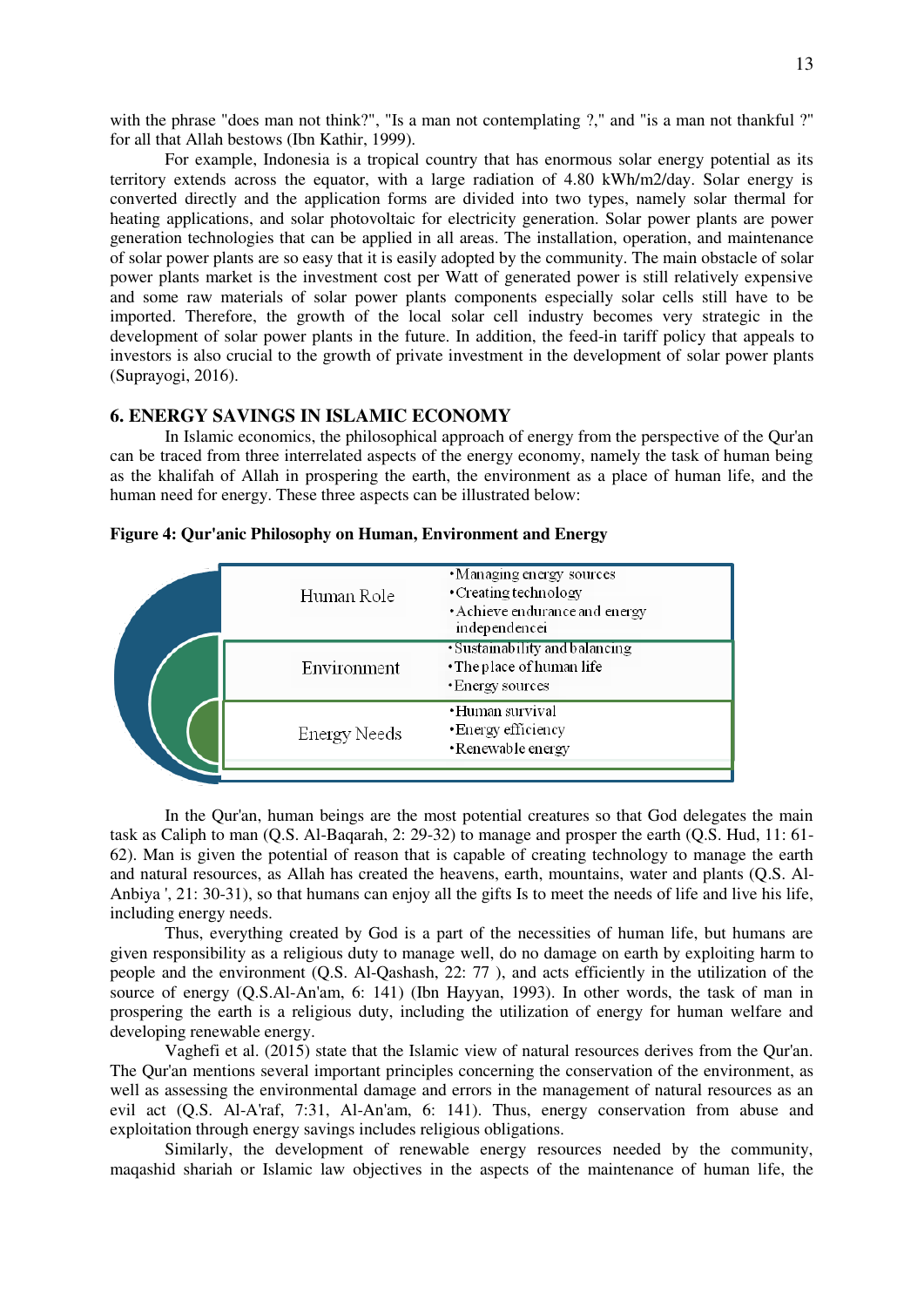development of renewable energy that aims for human survival, the need for energy consumption, the welfare of society, Energy crisis, then the development of renewable energy is religious obligatory (figure 5).



#### **Figure 5: Maqashid Shariah (Islamic Law Objectives)on Renewable Energy**

Renewable energy is a replacement energy source from energy sources that are generally used to meet energy needs. Timmons et al. (2014: 5) state that, in a way, renewable energy is not limited, because supplies are constantly replenished through natural processes. The daily solar energy supply is theoretically sufficient to meet all human energy needs for a full year. But, solar energy and other renewable energy sources are limited, in the sense that their availability varies between space and time.Currently the increase in energy demand is dominated by non-renewable and unfriendly fossil energy. Fossil energy is closely related to the ecological destruction that results in global warming, the shifting of the earth's layers, the uncertain climate, air pollution and environmental pollution.

In Islamic economics, energy sector development emphasizes sustainable development on the basis of value addition of resources. This is also reflected in the development of biofuel as a government policy through Presidential Instruction of the Republic of Indonesia Number 1 of 2006 accompanied by Minister of Energy and Mineral Resources Regulation Number 25 of 2013 on Utilization of Biofuels. The regulation states that obligations on the use of biofuel as a substitute for fuel oil are distributed to meet domestic energy needs, such as biodiesel and bioetanol (Suprayogi, 2016: 37-38). To meet the supply of biofuel, the government needs to provide energy plantations and infrastructure facilities to support the sustainable availability of biofuels. Renewable energy that can be developed includes hydro power, geothermal, micro-hydro, biomass, solar power, wind power, biofuels, biogass, and municipal waste.

The addition of population and industrial revolution that trigger industrial growth in all sectors, making the use of energy is also increasing. Meanwhile, fossil-based energy is limited and can not be created in accordance with the law of energy. Therefore, the policy on energy conservation aims to make energy savings that will impact on human life in the future.

In economic law applies when demand a lot while the goods needed are few, then the price will be expensive. The facts show that the availability of energy has a small amount, while the demand for more and more, so that will affect the price of energy sources. So does the basic electricity tariff increase, because the increase of fuel oil (BBM) will affect the economy.

| - No | <b>Ethics</b>                         | <b>Letters and Verses</b><br>of the Qur'an | <b>Energy Issues</b>                       |
|------|---------------------------------------|--------------------------------------------|--------------------------------------------|
|      | Objective                             | of Al-Baqarah, $2:168$                     | Good and efficient energy consumption.     |
|      | Economic Activities Al-Baqarah, 2:172 |                                            | Energy management and energy saving.       |
|      |                                       | Al-Mu'minun,23:51                          | Utilization of renewable energy and energy |
|      |                                       |                                            | independence.                              |
|      | The Moral Values:                     |                                            |                                            |
|      | a. 'Adl/Justice                       | Al-Nisa', 4: 135                           | Fair energy management                     |
|      |                                       | Al-An'am, 6: 152                           | Fair energy policy                         |

|  |  |  |  |  |  | Table 8: The Qur'anic Scientific Signals on Energy Conservation |
|--|--|--|--|--|--|-----------------------------------------------------------------|
|--|--|--|--|--|--|-----------------------------------------------------------------|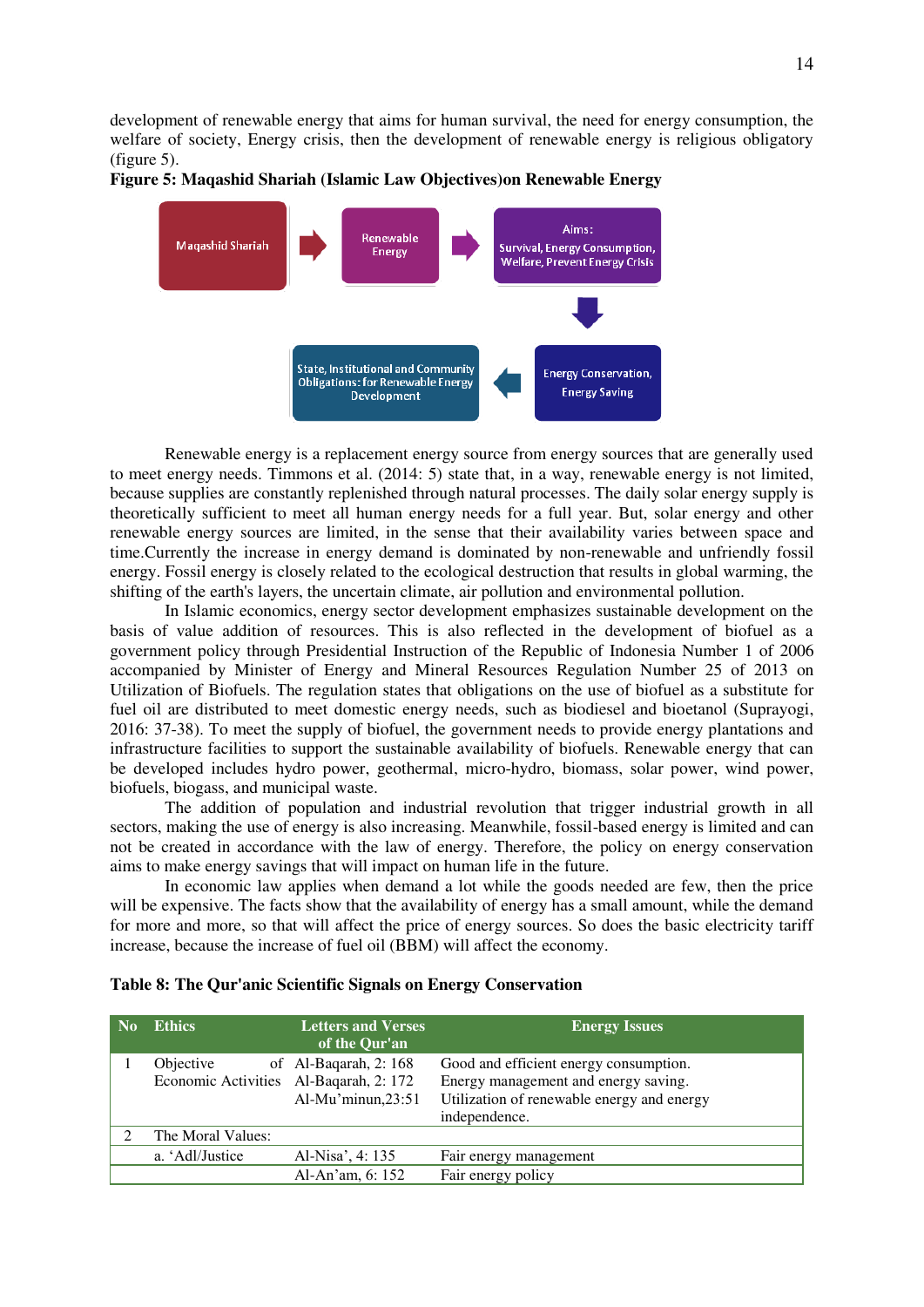| b. Ihsan                       | Al-Baqarah, 2: 195        | Utilization of energy for the welfare of society as<br>worship; Keeping the environment from pollution, and<br>saving energy.                                                     |
|--------------------------------|---------------------------|-----------------------------------------------------------------------------------------------------------------------------------------------------------------------------------|
|                                | Al-Qashash, 22: 76-<br>77 | Prohibition of damage to the earth, such as the<br>exploitation of energy sources, environmental pollution,<br>energy wastage.                                                    |
| c. Self Sacrifice              | Al-Hasyr, 59: 9           | Promote energy saving, energy subsidies.                                                                                                                                          |
|                                | Hud, 11:61                | The role of every person in prospering the earth, the<br>utilization of geothermal energy, and the development of<br>renewable energy sources.                                    |
| d. Generosity                  | Al-Mu'minun, 23:<br>18-22 | The thrust of research and technology creation to find<br>renewable energy sources (rainwater, crops, and fruits,<br>oil-producing timber, livestock, marine).                    |
| e. Gratefulness                | Ibrahim, 14:7             | Be thankful for God's blessings through the maintenance<br>of the environment and energy utilization.                                                                             |
|                                | Al-Isra', 17: 29-30       | Prohibition of exploitation and energy wastage.                                                                                                                                   |
| f. Consideration for<br>Others | Al-Hadid, 57: 23-24       | Prevent the energy crisis by making energy savings in<br>everyday life.                                                                                                           |
| g. Life-saving                 | Al-An'am, 6: 141          | Energy efficiency, utilization of crops and fruits as<br>energy, mutual support and meet energy needs, and<br>prohibition of energy wastage.<br>Not excessive or not extravagant. |

Energy conservation has the goal of starting an energy saving movement, to prevent an energy crisis that will have an impact on all sectors. Energy conservation, minimizing natural gas emissions, preventing pollution and pollution, and safeguarding and conserving ecosystems are everyone's responsibility (Mansour et al., 2017). With this energy savings, for example, it will indirectly begin to save energy costs, and can reduce the dependence on natural resources that have a limited amount.

To make energy savings, the Ministry of Energy and Mineral Resources of the Republic of Indonesia (2016) launched an energy conservation program, namely energy saving and energy efficiency programs, especially electricity for all communities, both industries and households. Energy-saving measures of electrical energy efficiency using minimal electricity to generate electrical energy are the primary energy required for electrical equipment or energy stored in electric currents to drive motors, lighting, heating, cooling or re-moving a mechanical device to produce a form of energy The other, the energy that comes from water, oil, coal, wind, geothermal, nuclear, solar, and others.

Suprayogi (2016) added that energy-efficient electricity in technology, for example, uses energy-labeled machine tools, such as the Swabalast Lamp that has many stars on its label. As for the use of air conditioner is characterized by EER label. EER is the ratio between air cooling capacity (BTU/hour) and the power consumed (watt). Thus, the room temperature can be adjusted according to the capacity of the air conditioner. The minimum permissible efficiency limit as a requirement for the SEK is EER 8,53, while the ideal room temperature is  $250C \pm 1$ . Any decrease of 1oC of AC setting, can increase electricity consumption up to 6%. Through the Energy conservation program, several programs are implemented, including standardizing and splitting Label (s/L) Energy Efficiency, and Minimum Energy Performance standard (MEPs) labels for CFL lamps, air conditioners, refrigerators, fans, rice cookers, electric motors, and Electronic ballasts, and compile building code.

#### **7. CONCLUSION**

Indonesia's energy policy focuses on developing renewable energy sources that can replace fossil-based energy sources whose inventories are already depleting. Renewable energy sources sourced from sunlight, water, the wind, geothermal, biodiesel, biofuels, seawater, and tides. The potential of this energy source is also affirmed in several verses of the Qur'an that provide examples of energy sources and simple concepts in the form of illustrations on the use of renewable energy. Increasing public demand for energy consumption, industrial development, and others indicate that the energy economy needs in Indonesia are shifting to the development of renewable energy sources as a substitute for electric fuel, in addition to energy conservation through energy savings.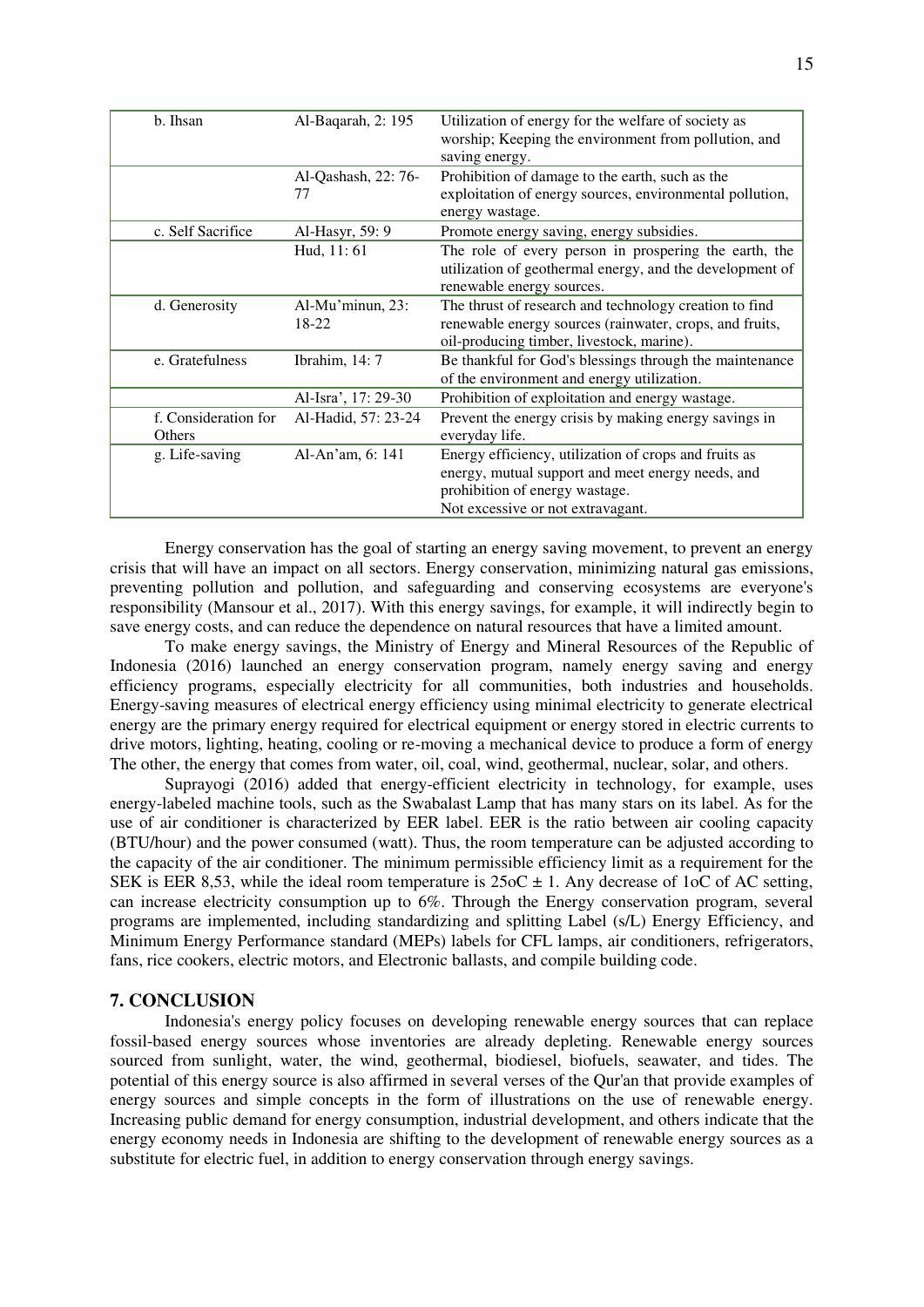#### **REFERENCES**

Ahsan, Z. (2012), The Qur'an, basic scientific research and technology (perspective). *Revelation and Science*, 3(1), 28-39. Available from:

*[http://journals.iium.edu.my/revival/index.php/revival/article/download/84/86.](http://journals.iium.edu.my/revival/index.php/revival/article/download/84/86)*

- Al-Qurtubiy, A. A. (2006), *Al-jami' li ahkam al-Qur'an*. Beirut: Muassasat al-Risalat.
- Al-Zarkasyi. B. (1984), *Al-burhan fi 'ulum Al-Qur'an*. Kairo: Dar al-Turath.
- Banks, F.E. (2015), *Energy and economic theory*. India: World Scientific Publishing Co. Pte Ltd.Available from:

*[http://www.worldscientific.com/worldscibooks/10.1142/8240#t=aboutBook.](http://www.worldscientific.com/worldscibooks/10.1142/8240#t=aboutBook)*

- Bompard, A., Carpignano, A., Erriquez, M., Grosso, D., Pession, M., Profumo, F. (2017), National energy security assessment in a geopolitical perspective. *[Energy](http://www.sciencedirect.com/science/journal/03605442)*, [130\(](130)1), 144-154. Available from: *[http://www.sciencedirect.com/science/article/pii/S0360544217306746](http://www.sciencedirect.com/science/article/pii/S0360544217306746/)/***.**
- Bozkurt, C., Destek, M.A. (2015). Renewable energy and sustainable development nexus in selected OECD Countries. *International Journal of Energy Economics and Policy*, 5(2), 507-514. Available from:*[http://www.econjournals.com/index.php/ijeep/article/view/1159.](http://www.econjournals.com/index.php/ijeep/article/view/1159)*
- BPPT. (2016), *Indonesia Energy Outlook 2016: Development of energy to support green industry.* Jakarta: BPPT. BPPT. Available at: *[https://www.researchgate.net/publication/305875716\\_Outlook\\_Energi\\_Indonesia\\_2016.](https://www.researchgate.net/publication/305875716_Outlook_Energi_Indonesia_2016)*
- Choi, Y. Lee, C., Song, J. (2017), Review of renewable energy technologies utilized in the oil and gas industry.*International Journal of Renewable Energy Research*, 7(2), 592-598. Available at: *[http://www.ijrer.org/ijrer/index.php/ijrer/article/view/5460.](http://www.ijrer.org/ijrer/index.php/ijrer/article/view/5460)*
- Da Silva, C.G. (2010), Renewable energies: choosing the best options. *Energy,* 35(8), 3179-3193. Available from: *<http://www.sciencedirect.com/science/article/pii/S0360544210001908/>*.
- Demirbas, A. (2009), Political, economic and environmental impacts of biofuels: a review. *Applied Energy*, 86(1), S108-S117. Available from: *<http://www.sciencedirect.com/science/article/pii/S0306261909001688?via%3Dihub>*.
	-
- Dincer, I. (1999), Environmental impacts of energy. *[Energy Policy,](http://www.sciencedirect.com/science/journal/03014215)* 27(14), 845-854.Available from:*[https://doi.org/10.1016/S0301-4215\(99\)00068-3/](https://doi.org/10.1016/S0301-4215(99)00068-3/)*.
- Dincer, I. (2000), Renewable energy and sustainable development: a crucial review. *Renewable and Sustainable Energy Reviews*, 4(2), 157-175. Available from: *[https://doi.org/10.1016/S1364-](https://doi.org/10.1016/S1364-0321(99)00011-8/) [0321\(99\)00011-8/](https://doi.org/10.1016/S1364-0321(99)00011-8/)*.
- Elliott, D. (2000), Renewable energy and sustainable futures. *[Futures3](http://www.sciencedirect.com/science/journal/00163287)2,* 261-274. Available from: *[https://doi.org/10.1016/S0016-3287\(99\)00096-8/](https://doi.org/10.1016/S0016-3287(99)00096-8/)*.
- Evans, J., Hunt, L.C. (Eds). (2009), *International handbook on the economics of energy*. Massachusetts, USA: Edward Elgar Publishing, Inc.Available from: *<https://www.elgaronline.com/view/9781847203526.xml>*.
- Hammond, G.P. (2000), Energy, environment and sustainable development: a UK perspective. *[Process Safety and Environmental Protection](http://www.sciencedirect.com/science/journal/09575820)*, 78(4), 304-323; Available from: *http://dx.doi.org/10.1205/095758200530826.*
- Hasanuz Zaman, S. M. (1999), *Economic guidelines in the Qur'an*. Islamabad: International Institute of Islamic Thought. Available from: *[http://i-epistemology.net/v1/e-books/toward-islamic](http://i-epistemology.net/v1/e-books/toward-islamic-anthropology/621-economic-guidelines-in-the-quran.html)[anthropology/621-economic-guidelines-in-the-quran.html](http://i-epistemology.net/v1/e-books/toward-islamic-anthropology/621-economic-guidelines-in-the-quran.html)*.
- Hoekman, S. K., Broch, A., Robbins, C., Ceniceros, E., Natarajan, M. (2012), Review of biodiesel composition, properties, and specifications. *Renewable & Sustainable Energy Reviews*, 16(1), 143-169. Contract a method of Available from: the from: *[http://www.sciencedirect.com/science/article/pii/S136403211100390X.](http://www.sciencedirect.com/science/article/pii/S136403211100390X)*
- Ibn 'Asyur, M. T. (1984), *Tafsir al-tahrir wa al-tanwir*. Tunisia: Dar al-Tunisiyyat li al-Nasyar.
- Ibn 'Atiyyat, M. A. (2007), *Al-muharrar al-wajiz*. Beirut: Dar al-Khair.
- Ibn Hayyan, M. (1993), *Tafsir al-bahr al-muhit*. Beirut: Dar al-Kutub al-'Ilmiyyat.
- Ibn Kathir, A. F. I. (1999), *Tafsir al-Qur'an al-'azim*. Al-Riyad: Dar Taibat li al-Nasyar wa al-Tauzi'.
- Ibn Manzur, J. A. F. M. (1996), *Lisan al-'Arab*. Beirut: Dar Ihya' al-Turath al-'Arabiy.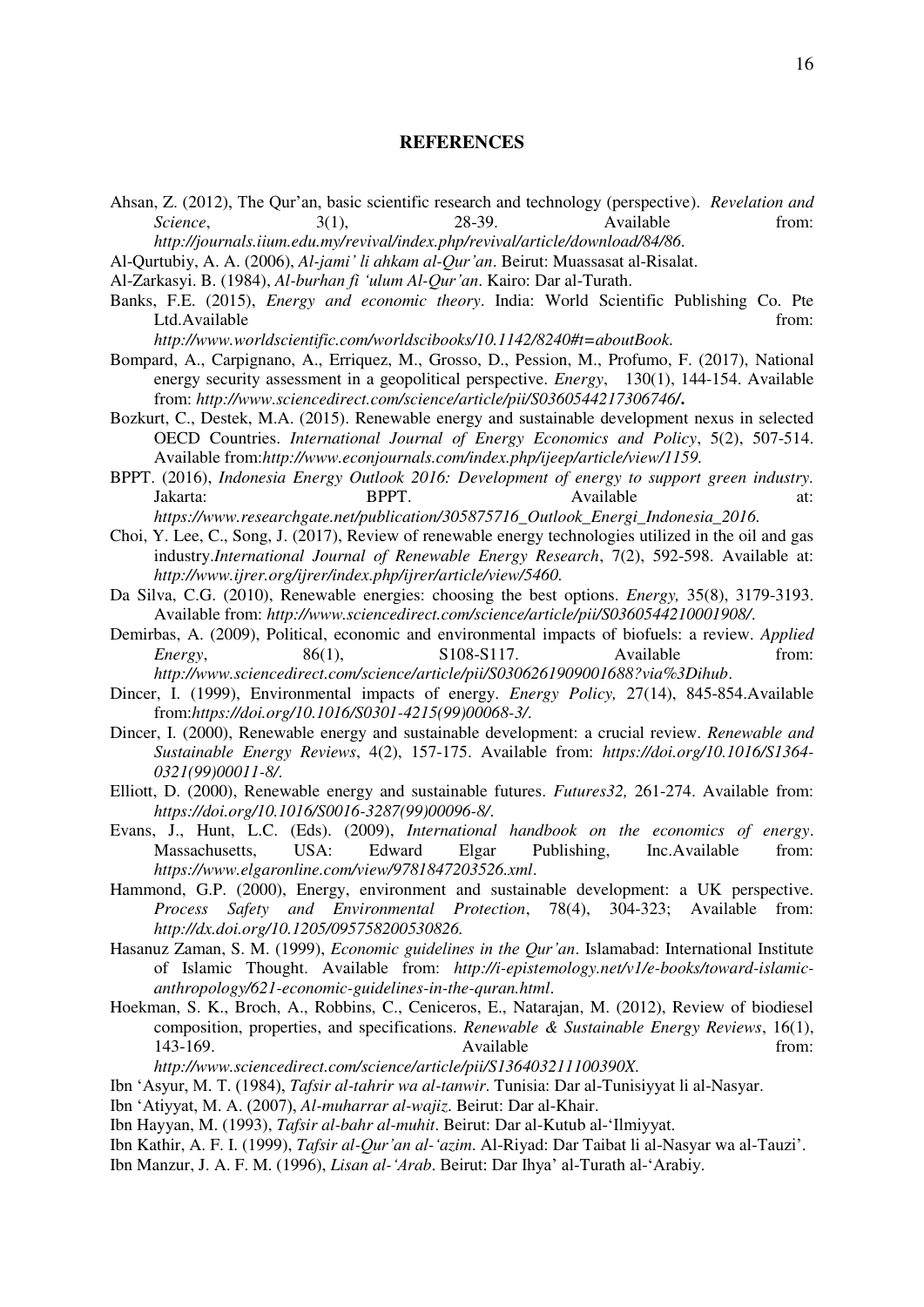- Jones, T.W.(2009), The theory of energy economics: an overview,in: *International handbook on the economics of energy*. Massachusetts, USA: Edward Elgar Publishing, Inc.Available from: *[http://dx.doi.org/10.4337/9781849801997.00007/.](http://dx.doi.org/10.4337/9781849801997.00007/)*
- Kilic, B. (2011), Evaluating of renewable energy potential in Turkey. *International Journal of Renewable Energy Research*, 1(4), 259-264. Available at: *Renewable Energy Research*, 1(4), 259-264. Available at: *[http://www.ijrer.org/ijrer/index.php/ijrer/article/view/79.](http://www.ijrer.org/ijrer/index.php/ijrer/article/view/79)*
- Lund, H. (2007), Renewable energy strategies for sustainable development. *Energy*, 32(6), 912-919. Available from:*[https://doi.org/10.1016/j.energy.2006.10.017/.](https://doi.org/10.1016/j.energy.2006.10.017/)*
- Mansour, M.S., Hassan, K.H., Bagheri, P. (2017), Shariah perspective on green jobs and environmental ethics. *Ethics, Policy & Environment*, 20(1). Available from:*<http://dx.doi.org/10.1080/21550085.2017.1291829/>*
- Mujiyanto, S. (2016), *Supply chain management and national energy utilization.* Jakarta: PDTI-ESDM. Available from: *[https://www.esdm.go.id/id/publikasi/publikasi-hasil-kajian.](https://www.esdm.go.id/id/publikasi/publikasi-hasil-kajian)*
- Omer, A.M. (2008), Energy, environment and sustainable development. *[Renewable and Sustainable](http://www.sciencedirect.com/science/journal/13640321)  [Energy Reviews,](http://www.sciencedirect.com/science/journal/13640321)* 12(9),2265-2300.Available from:*<https://doi.org/10.1016/j.rser.2007.05.001/>*.
- Omer, A.M. (2008), Green energies and the environment. *[Renewable and Sustainable Energy](http://www.sciencedirect.com/science/journal/13640321)  [Reviews,](http://www.sciencedirect.com/science/journal/13640321)* 12(7), 1789-1821.Available from: *[https://doi.org/10.1016/j.rser.2006.05.009/.](https://doi.org/10.1016/j.rser.2006.05.009/)*
- Ozturk, I. (2010), A Literature Survey on theenergy-growth nexus. *Energy Policy*, 38(1), 340-349. Available from: *[http://www.sciencedirect.com/science/article/pii/S0301421509007071.](http://www.sciencedirect.com/science/article/pii/S0301421509007071)*
- Payne, J.E. (2010), Survey of the international evidence on the causal relationship between energy consumption and growth. *Journal of Economic Studies*, 37(1), 53-95. Available from: *<http://www.emeraldinsight.com/doi/abs/10.1108/01443581011012261>*.
- Phalan, B. (2009), The social and environmental impacts of biofuels in Asia: an overview. *Applied Energy*, 86(1), S21-S29. Available from: *<http://www.sciencedirect.com/science/article/pii/S0306261909001718/>*.
- Ramli, S., Murad, SZA., Husin, AF. (2014), Biodiesel in holy Quran: among the review of the Arabic lexicography and modern science. *Mediterranean Journal of Social Sciences*, 5(19): 336-342. Available from:*[http://doi.org/10.5901/mjss.2014.v5n19p336/.](http://doi.org/10.5901/mjss.2014.v5n19p336/)*
- Sadorsky, P. (2011), Some future scenarios for renewable energy. *Futures,* 43(10), 1091- 1104.Available from: *<http://www.sciencedirect.com/science/article/pii/S0016328711001741/>*.
- Saleh, A. A. K. (1984), Al-Syajar al-Akhdar wa Nar al-Hayat. *Majallat al-I'jaz al-'Ilmiy*. Available from:*[http://www.eajaz.org/index.php/component/content/category/64-1.](http://www.eajaz.org/index.php/component/content/category/64-1)*
- Sasana, H., Ghozali, I. (2017). The impact of fossil and renewable energy consumption on the economic growth in Brazil, Russia, India, China and South Africa. *International Journal of Energy Economics and Policy*, 7(3), 194-200. Available from: *https://www.econjournals.com/index.php/ijeep/article/download/4926/3010.*
- Suprayogi, M. (2016), *Journal of Energy2*. Jakarta: Minister of ESDM RI. Available from: *[http://www.esdm.go.id.](http://www.esdm.go.id/)*
- Timmons, D., Harris, J. M., Roach, B. (2014). *The economics of rRenewable energy*. Medford, Massachusetts: Global Development and Environment Institute, Tufts University. Available from:*<http://ase.tufts.edu/gdae>*.
- Tugcu, C.T., Ozturk, I., Alper, A. (2012), Renewable and non-renewable energy consumption and economic growth relationship revisited: evidence from G7 countries. *Energy Economics*, 34, 1942-1950. Available from: *https://doi.org/10.1016/j.eneco.2012.08.021.*
- Vaghefi, N., Siwar, C., Abdul Ghani Aziz, S.A. (2015), Green economy: issues, approach and challenges in muslim countries*.Theoretical Economics Letters*, 5, 28-35. Available from:*[http://dx.doi.org/10.4236/tel.2015.51006/.](http://dx.doi.org/10.4236/tel.2015.51006/)*
- Vera, I., Langlois, L. (2007), Energy indicators for sustainable development. *[Energy,](http://www.sciencedirect.com/science/journal/03605442)* 32(6), 875- 882.Available from:*<https://doi.org/10.1016/j.energy.2006.08.006/>*.
- Ward, J., Marijs, C., Tumiwa, F., Salim, N. (2015), An integrated fiscal policy for renewable energy and energy efficiency in Indonesia. *Final repor*t. Jakarta: PKPPIM-BKF Minister of Finance RI. Available from: *[http://www.fiskal.kemenkeu.go.id/pkppim/id/site/index/kajian.](http://www.fiskal.kemenkeu.go.id/pkppim/id/site/index/kajian)*
- Yudha, S.W. (2017), The government needs to optimize the utilization of renewable energy. Yogyakarta: Humas UGM. April 26, 2017. Available from: *[https://ugm.ac.id/id/news/13754/.](https://ugm.ac.id/id/news/13754/)*